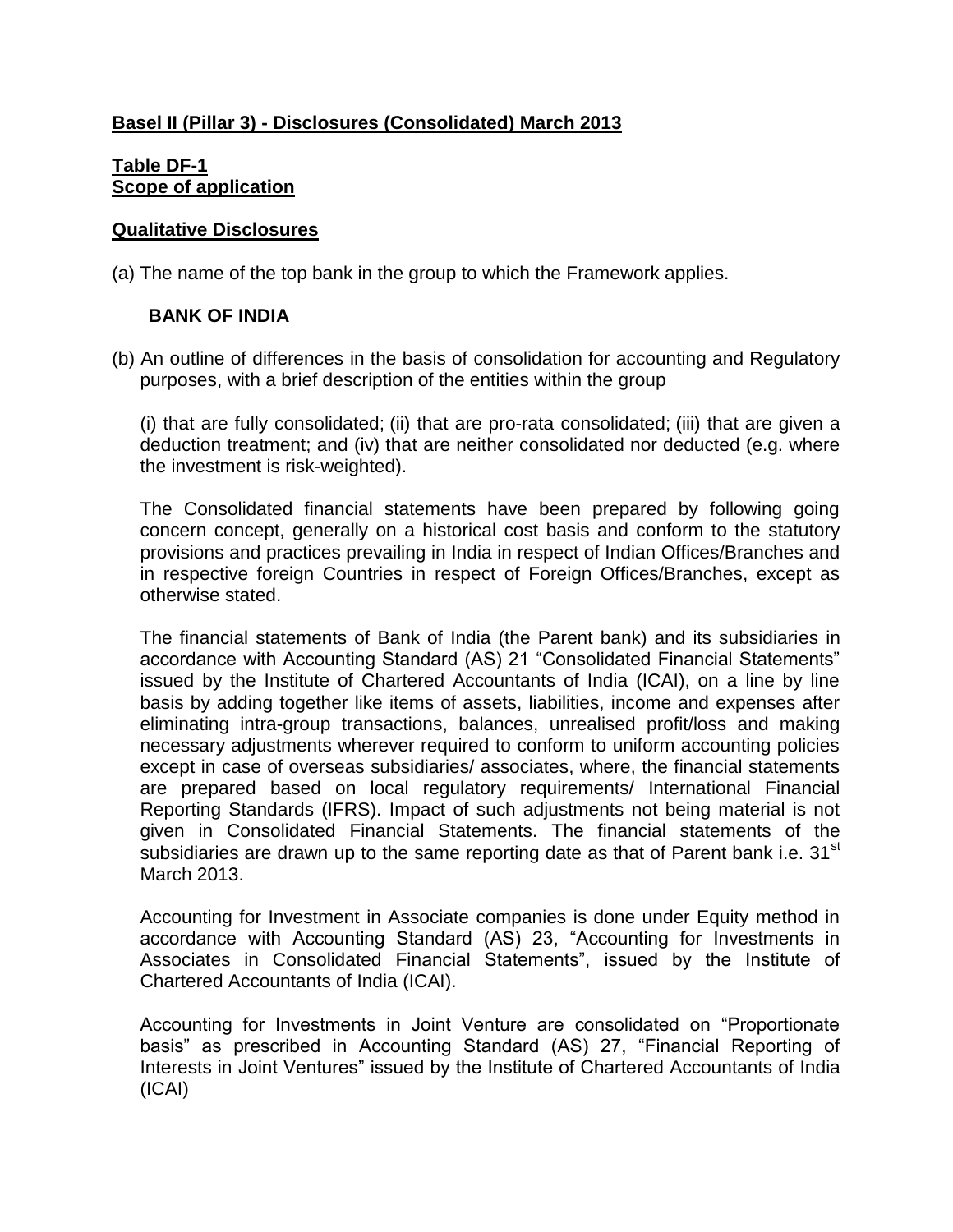### **i) Entities that are fully consolidated**

The particulars of the subsidiaries whose financial statements are consolidated with the standalone financial statement of the bank (the parent) are as under:

|              | andalono midnoidi oldionioni or tho bank fino paront/ dro do dildon. |               |               |
|--------------|----------------------------------------------------------------------|---------------|---------------|
|              | <b>Names of Subsidiaries</b>                                         | Country of    | Proportion of |
|              |                                                                      | Incorporation | Ownership as  |
|              |                                                                      |               | on 31.03.2013 |
|              | <b>Domestic Subsidiaries:</b>                                        |               |               |
|              |                                                                      |               |               |
| a)           | <b>BOI Shareholding Ltd.(Non-</b><br>Banking)                        | India         | 51%           |
| b)           | <b>BOI AXA Investment</b>                                            | India         | 51%           |
|              | Managers Pvt.Ltd. (Non-<br>Banking)                                  |               |               |
| C)           | <b>BOI AXA Trustee Services</b>                                      | India         | 51%           |
|              | Pvt. Ltd.(Non-Banking)                                               |               |               |
|              | <b>Overseas Subsidiaries:</b>                                        |               |               |
|              |                                                                      |               |               |
| a)           | PT Bank of India Indonesia<br>Tbk (Banking)                          | Indonesia     | 76%           |
|              |                                                                      |               |               |
| b)           | BOI Tanzania Ltd. (Banking)                                          | Tanzania      | 100%          |
| $\mathbf{C}$ | Bank of India (New Zealand)                                          | New Zealand   | 100%          |
|              | Limited (Banking)                                                    |               |               |
| d)           | Bank of India (Uganda) Ltd                                           | Uganda        | 100%          |
|              | (Banking)                                                            |               |               |

Bank is having 20% or more stakes in following entities.

| Sr.          | Name of the Entity                      | Country of    | Proportion of |
|--------------|-----------------------------------------|---------------|---------------|
| No.          |                                         | incorporation | ownership     |
|              |                                         |               | percentage    |
| $\mathsf{i}$ | Star Dai-Ichi Life Insurance Co. Ltd    | India         | 48.00         |
|              | (Insurance)                             |               |               |
| ii)          | Securities Trading Corporation of India | India         | 29.96         |
|              | Ltd                                     |               |               |
| iii)         | ASREC (India) Ltd                       | India         | 26.02         |
| iv)          | Indo-Zambia Bank Ltd                    | Zambia        | 20            |
| $\vee$       | Aryavat Kshetriya Gramin Bank           | India         | 35            |
| vi)          | Jharkhand Gramin Bank                   | India         | 35            |
| vii)         | Narmada Jhabua Gramin Bank              | India         | 35            |
| viii)        | Vidharbha Konkan Gramin Bank            | India         | 35            |

ii) Pro-rata consolidated:

Security Trading Corporation of India Ltd Indo-Zambia Bank Ltd.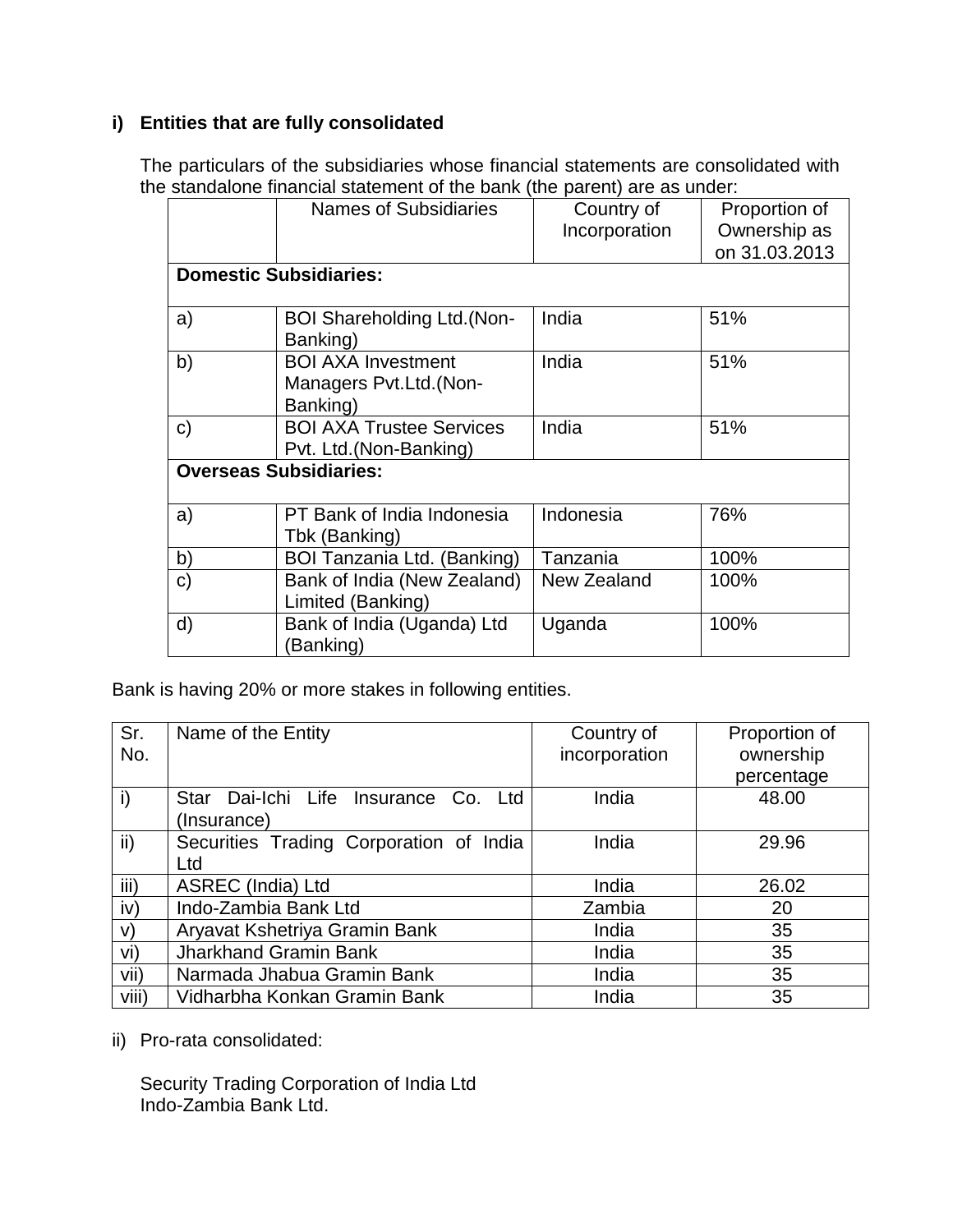ASREC (India) Ltd Star Union Dai-Ichi Life Insurance Co. Ltd. 4 Regional Rural Banks sponsored by the Bank

- iii) Entities given a deduction treatment: Nil
- iv) Entities neither consolidated nor deducted: Nil

### **Quantitative Disclosures**

### **Table DF-2:**

#### **Capital structure**

#### **Qualitative Disclosures**

(a) Summary information on the terms and conditions of the main features of all capital instruments, especially in the case of capital instruments eligible for inclusion in Tier 1 or in Upper Tier 2.

#### **A BANK OF INDIA**

1. Bank's Tier 1 capital comprises of Equity Shares, Reserves and Innovative Perpetual Bonds.

Bank has issued Innovative Bonds (Tier I) and also other bonds eligible for inclusion in Tier 2 capital. Details of the bonds are as under:

| <b>Particulars</b>             |           | Date of Issue Perpetual & Coupon | <b>Call Option</b> | Rate   | Rs. in crore |
|--------------------------------|-----------|----------------------------------|--------------------|--------|--------------|
| a)Jersey Branch-<br><b>MTN</b> | USD 85 Mn | 30.03.2007                       | 30.03.2017         | 6.994% | 461.10       |
|                                |           |                                  |                    |        |              |
| b) Series I                    | In India  | 27.07.2007                       | 27.07.2017         | 10.55% | 400.00       |

### **a) Innovative Perpetual Debt Instruments (IPDI)**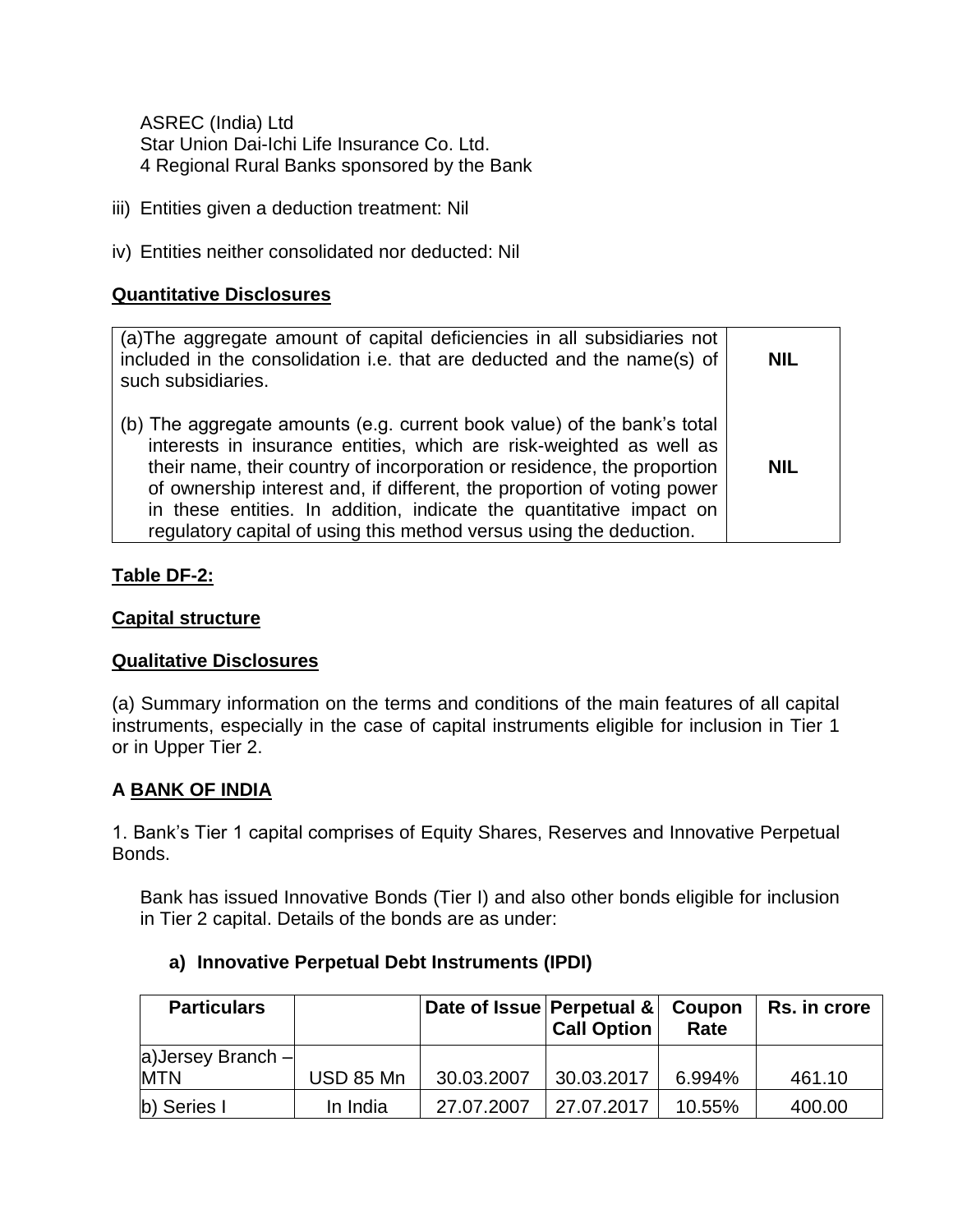| c) Series II  | In India | 27.09.2007 | 27.09.2017 | 10.45% | 100.00  |
|---------------|----------|------------|------------|--------|---------|
| d) Series III | In India | 11.10.2007 | 11.10.2017 | 10.40% | 155.00  |
| e) Series IV  | In India | 10.02.2009 | 10.02.2019 | 8.90%  | 400.00  |
| f) Series V   | In India | 09.12.2009 | 09.12.2019 | 9.00%  | 325.00  |
| g) Series VI  | In India | 09.09.2010 | 09.09.2020 | 9.05%  | 300.00  |
| <b>TOTAL</b>  |          |            |            |        | 2141.10 |

# **b) Upper Tier II Bonds**

| <b>Particulars</b>          |            | Date of Issue | Date of         | Coupon | Rs. in crore |
|-----------------------------|------------|---------------|-----------------|--------|--------------|
|                             |            |               | <b>Maturity</b> | Rate   |              |
| a) Upper Tier II            |            |               |                 |        |              |
| Bonds - Series I            | In India   | 31.07.2006    | 31.07.2021      | 9.35%  | 732.00       |
| b) London                   |            |               |                 |        |              |
| <b>Branch-MTN</b>           | USD 240 Mn | 22.09.2006    | 22.09.2021      | 6.625% | 1305.20      |
| c)Upper Tier II             |            |               |                 |        |              |
| Bonds - Series II In India  |            | 16.10.2008    | 16.10.2023      | 11.15% | 500.00       |
| d)Upper Tier II             |            |               |                 |        |              |
| Bonds - Series III In India |            | 28.07.2009    | 28.07.2024      | 8.45%  | 500.00       |
| e)Upper Tier II             |            |               |                 |        |              |
| Bonds - Series IV In India  |            | 28.08.2009    | 28.08.2024      | 8.50%  | 500.00       |
| f)Upper Tier II             |            |               |                 |        |              |
| Bonds - Series V In India   |            | 20.01.2010    | 20.01.2025      | 8.54%  | 1000.00      |
| g) Upper Tier II            |            |               |                 |        |              |
| Bonds - Series VI In India  |            | 11.06.2010    | 11.06.2025      | 8.48%  | 1000.00      |
| <b>TOTAL</b>                |            |               |                 |        | 5537.20      |

## **c) Lower Tier II Bonds i.e. Subordinated bonds**

| <b>Particulars</b> |          | Date of Issue Date | <b>Maturity</b> | of Coupon<br>Rate | Rs. in crore |
|--------------------|----------|--------------------|-----------------|-------------------|--------------|
| a) Series V        | In India | 23.01.2004         | 30.04.2014      | 5.88%             | 350.00       |
| b) Series VI       | In India | 31.03.2004         | 30.04.2014      | 5.90%             | 200.00       |
| c) Series VII      | In India | 23.02.2005         | 23.05.2014      | 7.10%             | 300.00       |
| d) Series VIII     | In India | 16.09.2005         | 16.04.2015      | 7.50%             | 750.00       |
| e) Series IX       | In India | 20.03.2006         | 20.06.2016      | 8.00%             | 200.00       |
| <b>TOTAL</b>       |          |                    |                 |                   | 1800.00      |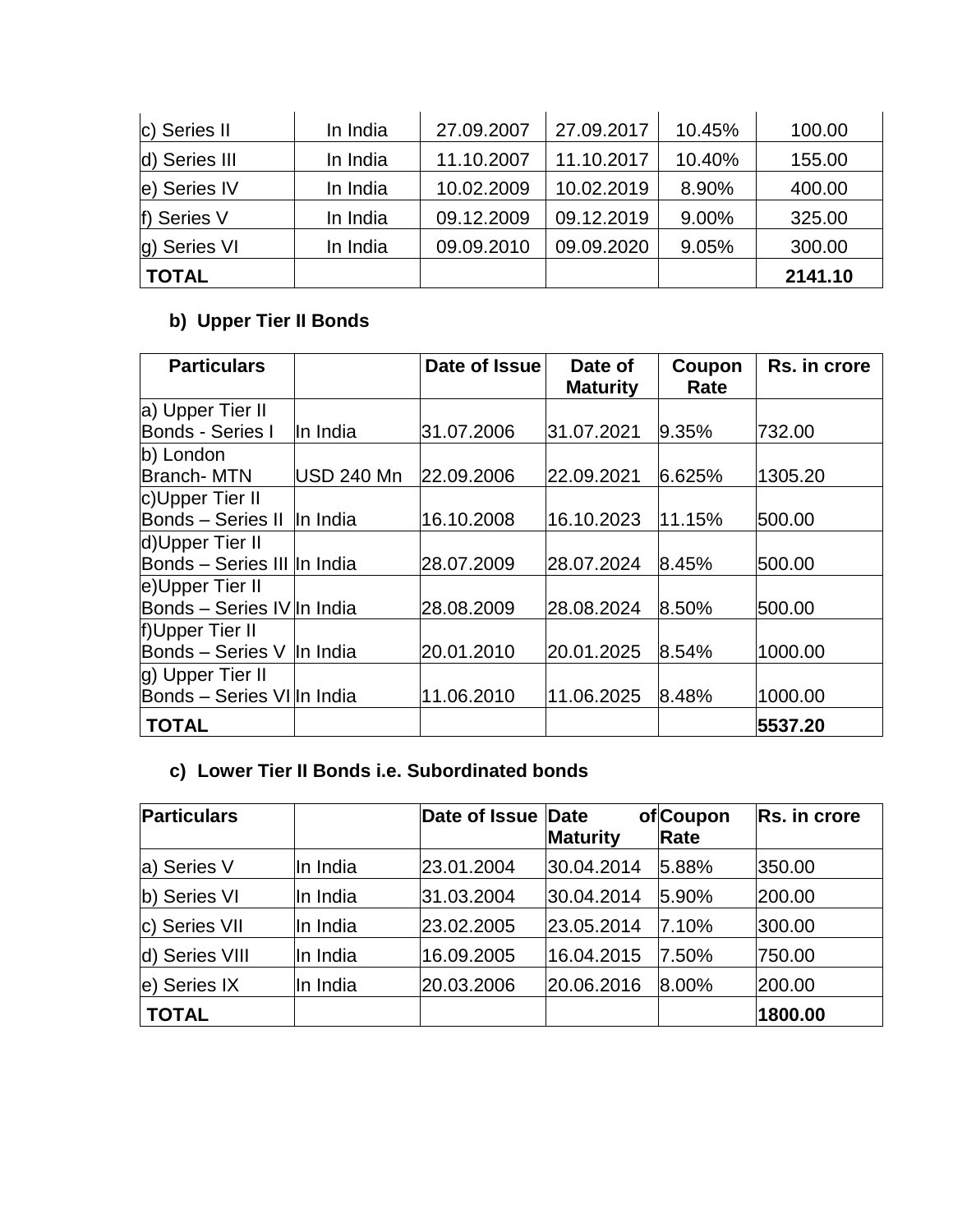- 2. The main features of IPDI are as follows:
	- i) These instruments have characteristics of equity (perpetual and noncumulative) and that of a debt (interest payable being tax deducted)
	- ii) IPDI issued are included up to 15% of total Tier I capital of previous year after deduction of goodwill and intangible assets but before deduction of investments.
	- iii) These instruments have been issued at a fixed rate.
	- iv) The instruments have been issued with a call option and a step up option after 10 years with a step up of 100 basis points.
- 3. The main features of Upper Tier II bonds are as follows:
	- i) These instruments have many similarities to innovative Tier I instruments. However these instruments have been issued at a minimum maturity of 15 years.
	- ii) These instruments are issued at a fixed rate.
	- iii) The instruments have been issued with a call option and a step up option after 10 years with a step up of 100 basis points.

### **B. PT Bank of India Indonesia Tbk (Subsidiary)**

Tier I capital consists of Paid-up Share Capital, Premium, Regulatory Reserves and Retained Earnings

### **C: Bank of India (Tanzania) Ltd (Subsidiary)**

Tier 1 capital comprises of paid up share capital and reserves. No other capital instruments are in the books of Banks eligible for inclusion in Tier 1 or in Upper Tier 2.

### **D: Bank of India (New Zealand) Ltd (Subsidiary)**

Tier 1 capital comprises of Paid up share capital & Reserves. No other capital instruments are in the books of Banks eligible for inclusion in Tier 1 or in Upper Tier 2.

#### **E: Bank of India (Uganda) Ltd (subsidiary)**

Tier 1 capital comprises of Paid up share capital and Reserves. No other capital instruments are in the books of Bank eligible for inclusion in Tier 1 or in Upper Tier 2.

#### **Quantitative Disclosures**

1. The Tier 1 capital of the consolidated bank comprises:

(Rs in Crores)

|      | Paid-up share capital                     | 596.64   |
|------|-------------------------------------------|----------|
| ii)  | Reserves (excluding revaluation reserves) | 21067.28 |
| iii) | Innovative Perpetual Bonds                | 2141 10  |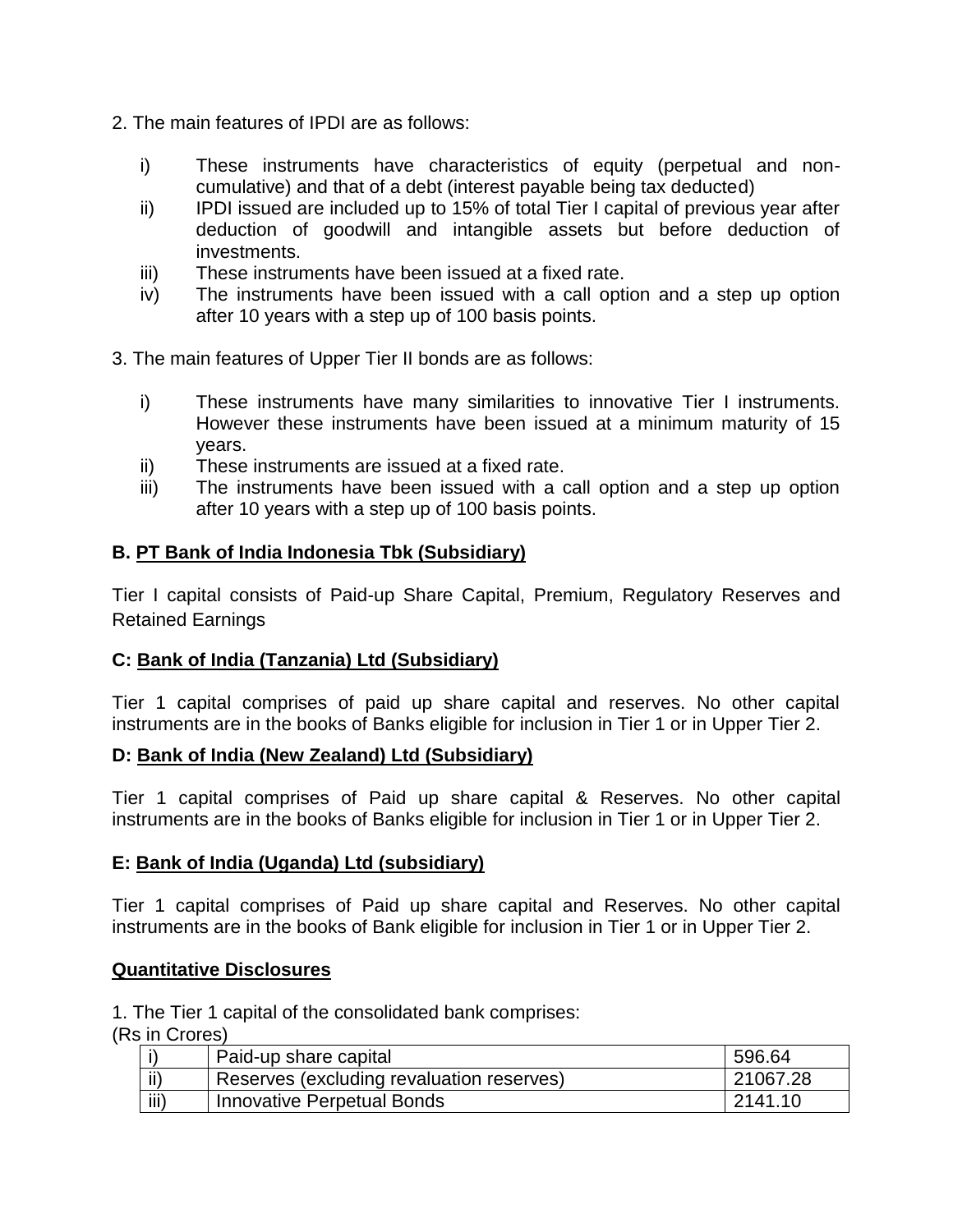| iv)               | Other capital instruments                                          | ---      |
|-------------------|--------------------------------------------------------------------|----------|
| <b>Deductions</b> |                                                                    |          |
| V)                | Amounts deducted from Tier I capital including goodwill and 331.04 |          |
|                   | Investments                                                        |          |
|                   | Tier I Capital (i+ii+iii+iv-v)                                     | 23473.98 |

2. The amount of Tier 2 capital (net of deductions) is Rs. 7915.72 crores

3. The debt capital instruments eligible for inclusion in Upper Tier 2 capital are: (Rs in Crores)

| Total amount outstanding                        | 5537.20 |
|-------------------------------------------------|---------|
| Of which amount raised during the year          | $- -$   |
| Amount eligible to be reckoned as capital funds | 5537.20 |

4. The subordinated debts eligible for inclusion in Lower Tier 2 capital are: (Rs in Crores)

| Total amount outstanding                        | 1800.00     |
|-------------------------------------------------|-------------|
| Of which amount raised during the year          | $\mid 0.00$ |
| Amount eligible to be reckoned as capital funds | 590         |

- 5. There are no other deductions from capital
- 6. The total eligible capital comprises:
- (Rs in Crores)

| .                      |          |
|------------------------|----------|
| <b>Tier I Capital</b>  | 23473.98 |
| <b>Tier II Capital</b> | 7915.72  |
| <b>Total Capital</b>   | 31389.70 |

#### **Table DF-3**

#### **Capital Adequacy**

#### **Qualitative disclosures**

(a) A summary discussion of the bank's approach to assessing the adequacy of its capital to support current and future activities.

### **A. BANK OF INDIA**

The Bank carries out regular assessment of its Capital requirements from time to time to maintain a comfortable Capital to Risk Weighted Assets Ratio (CRAR). The capital plan is reviewed on an annual basis to take care of the future growth in business, capital requirements, policy guidelines, macro-economic scenarios, risk appetite etc. The Bank has also developed Internal Capital Adequacy Assessment Process (ICAAP) to comprehensively address all risks and maintain necessary additional capital.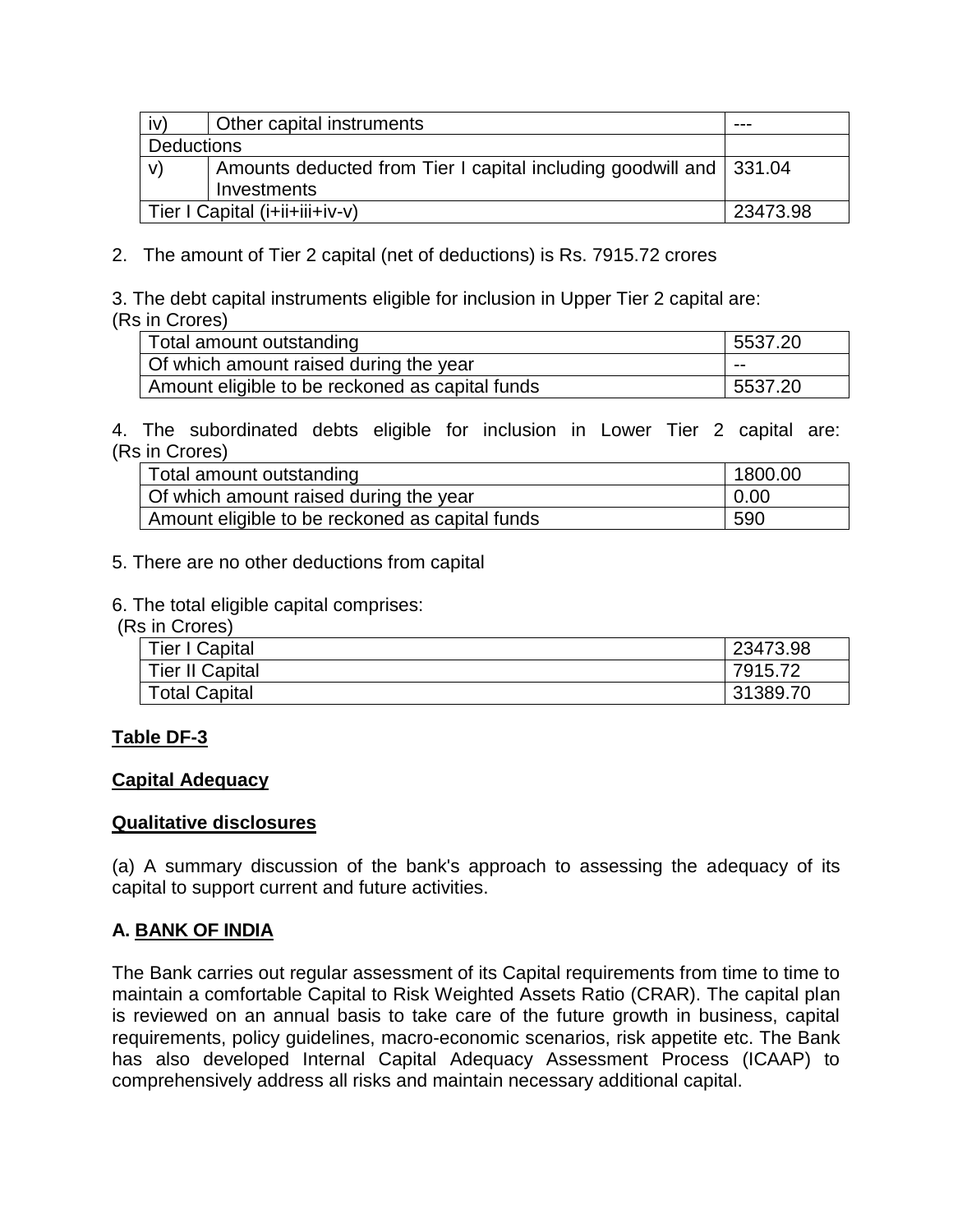### **B. PT Bank of India Indonesia Tbk (Subsidiary)**

The capital of the bank at Rs.219.21 crores comfortably supports the current asset base. Depending on the future expansion of credit, additional capital may be infused.

### **C. Bank of India (Tanzania) Ltd (Subsidiary) and Bank of India (Uganda) Ltd (subsidiary)**

Capital adequacy and the use of regulatory capital are monitored daily by the Bank's Management, employing techniques based on the guidelines developed by the Basel Committee, as implemented by the Bank of Tanzania (BOT), for supervision purposes. The required information is filed with the BOT on a quarterly basis.

The bank's regulatory capital as managed by its management is divided into two tiers:

Tier 1 capital: - Share capital, retained earnings and reserves created by appropriation of retained earnings. Prepaid expenses and deferred charges are deducted in arriving at Tier 1 Capital.

Tier 2 capital: - Qualifying subordinate loan capital, collective impairment allowances and unrealized gains arising on the fair valuation of equity instruments held as available for sale.

The risk-weighted assets are ensured by means of a hierarchy of five risk weights classified according to the nature and reflecting an estimate of credit, market and other risks associated with each asset and counterparty, taking into account any eligible collaterals or guarantees. A similar treatment is adopted for off-balance sheet exposure, with some adjustments to reflect the more contingent nature of the potential losses.

### **D: Bank of India (New Zealand) Ltd (Subsidiary)**

Capital adequacy and the use of regulatory capital are monitored daily by the Bank's Management, employing techniques based on the guidelines of the Reserve Bank of New Zealand (RBNZ), for supervision purposes. The required information is disclosed in General Disclosure Statement on quarterly basis. The bank's regulatory capital as managed by its management solely consists of Tier 1 Capital.

Tier 1 capital: - Share capital, retained earnings and reserves created by appropriation of retained earnings.

The risk-weighted assets are ensured by means of a hierarchy of five risk weights classified according to the nature and reflecting an estimate of credit, market and other risks associated with each asset and counterparty, taking into account any eligible collaterals or guarantees. A similar treatment is adopted for off-balance sheet exposure.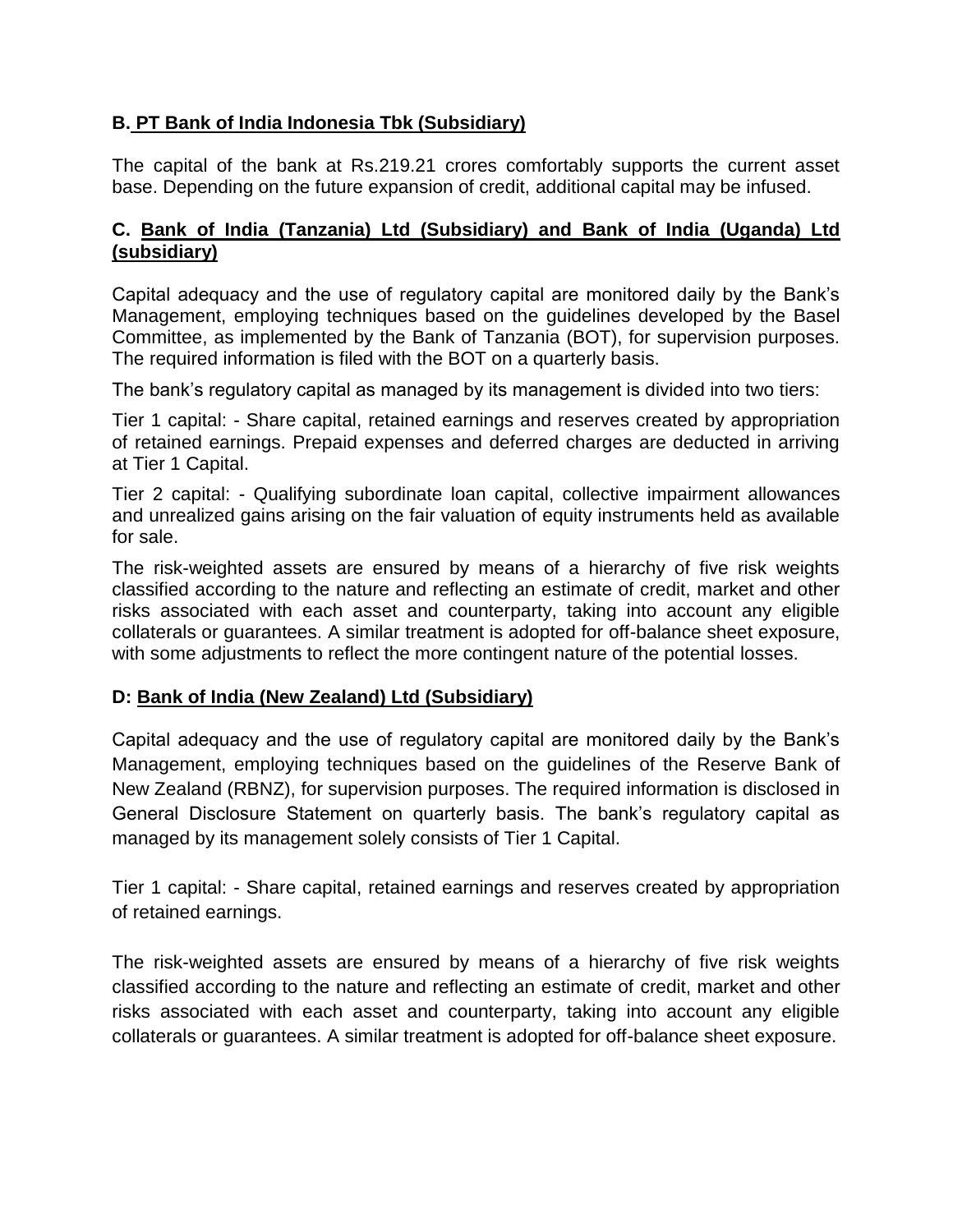### **Quantitative disclosures**

| (b) Capital requirements for credit risk at 9% of RWA:               |                          |
|----------------------------------------------------------------------|--------------------------|
| $\Box$ Portfolios subject to standardised approach:                  | <b>Rs. 22,774 Crores</b> |
| □ Securitisation exposures:                                          | <b>NIL</b>               |
| (c) Capital requirements for market risk:                            |                          |
| $\Box$ Standardised duration approach;                               |                          |
| - Interest rate risk:                                                | <b>Rs. 794.71 Crores</b> |
| - Foreign exchange risk (including gold):                            | Rs. 6.75 Crores          |
| - Equity risk:                                                       | <b>Rs 160.88 Crores</b>  |
|                                                                      |                          |
| d) Capital requirements for operational risk:                        |                          |
| Basic indicator approach:                                            | <b>Rs. 1,684 Crores</b>  |
| (e) Total and Tier 1 capital ratio:                                  |                          |
| $\Box$ For the top consolidated group; and                           | 11.11% and 8.31%         |
| □ For significant bank subsidiaries (stand alone or sub-consolidated |                          |
| depending on how the Framework is applied). For BOI Solo             | 11.02% and 8.20%         |
|                                                                      |                          |

### **TableDF-4**

### **Credit risk: general disclosures for all banks**

### **Qualitative Disclosures**

a) The general qualitative disclosure requirement with respect to credit risk, including:

 $\Box$  Definitions of past due and impaired (for accounting purposes);

### **A. BANK OF INDIA**

The Bank follows Reserve Bank of India regulations, which are summed up below.

### Non-performing Assets

An asset, including a leased asset, becomes non-performing when it ceases to generate income for the bank.

A non-performing asset (NPA) is a loan or an advance where;

i) interest and/ or installment of principal remain overdue for a period of more than 90 days in respect of a term loan,

ii) the account remains 'out of order' as indicated below, in respect of an Overdraft/Cash Credit (OD/CC),

iii) the bill remains overdue for a period of more than 90 days in the case of bills purchased and discounted,

(iv) the installment of principal or interest thereon remains overdue for two crop seasons for short duration crops,

(v) the installment of principal or interest thereon remains overdue for one crop season for long duration crops.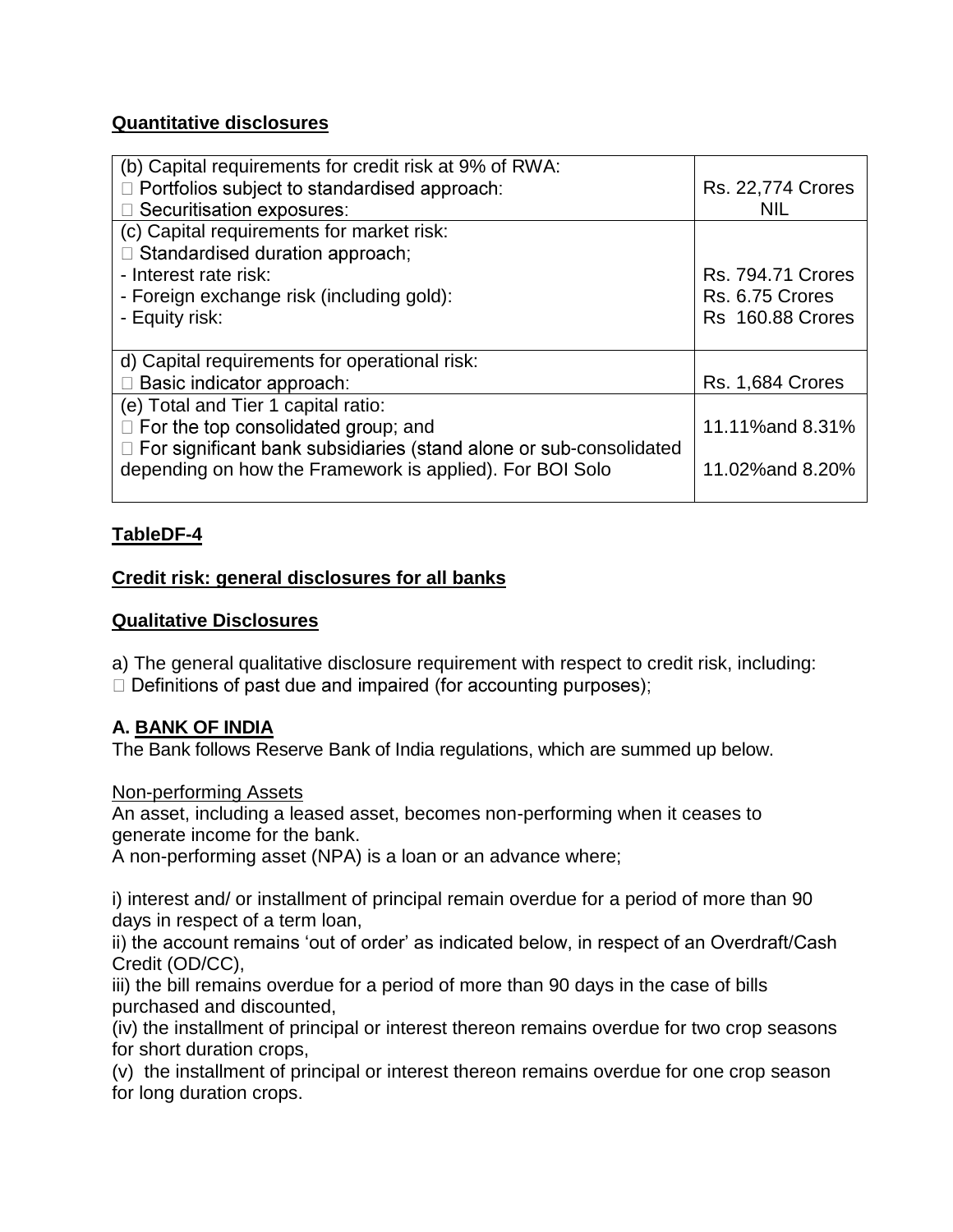(vi) the amount of liquidity facility remains outstanding for more than 90 days, in respect of a securitization transaction undertaken in terms of guidelines on securitization dated February 1,2006.

(vi)Bank should classify an account as NPA only if the interest charged during any quarter is not serviced fully within 90 days from the end of the quarter.

(vii) A loan for infrastructure/non-infrastructure project will be classified as NPA during any time before commencement of commercial operations as per record of recovery (90 days overdue) unless it is restructured and becomes eligible for classification as "Standard Asset"

(viii) A loan for an infrastructure project will be classified as NPA if it fails to commence commercial operations within two years from original DCCO, even if it is regular as per record of recovery, unless it is restructured and becomes eligible for classification as "Standard Asset"

(ix) A loan for a non-infrastructure project will be classified as NPA if it fails to commence commercial operations within six months from original DCCO, even if it is regular as per record of recovery, unless it is restructured and becomes eligible for classification as "Standard Asset"

'Out of Order' status An account is treated as **'out of order'** if the outstanding balance remains continuously in excess of the sanctioned limit/drawing power. In cases where the outstanding balance in the principal operating account is less than the sanctioned limit/drawing power, but there are no credits continuously for 90 days as on the date of Balance Sheet or credits are not enough to cover the interest debited during the same period, these accounts are treated as **'out of order'**.

### 'Overdue'

Any amount due to the bank under any credit facility is 'overdue' if it is not paid on the due date fixed by the bank.

#### Non-performing Investments

In respect of securities, where interest/ principal is in arrears, the Bank does not reckon income on the securities and makes appropriate provisions for the depreciation in the value of the investment.

A non-performing investment (NPI), similar to a non-performing advance (NPA), is one where:

(i) Interest/ installment (including maturity proceeds) is due and remains unpaid for more than 90 days.

(ii)This applies mutatis-mutandis to preference shares where the fixed dividend is not paid.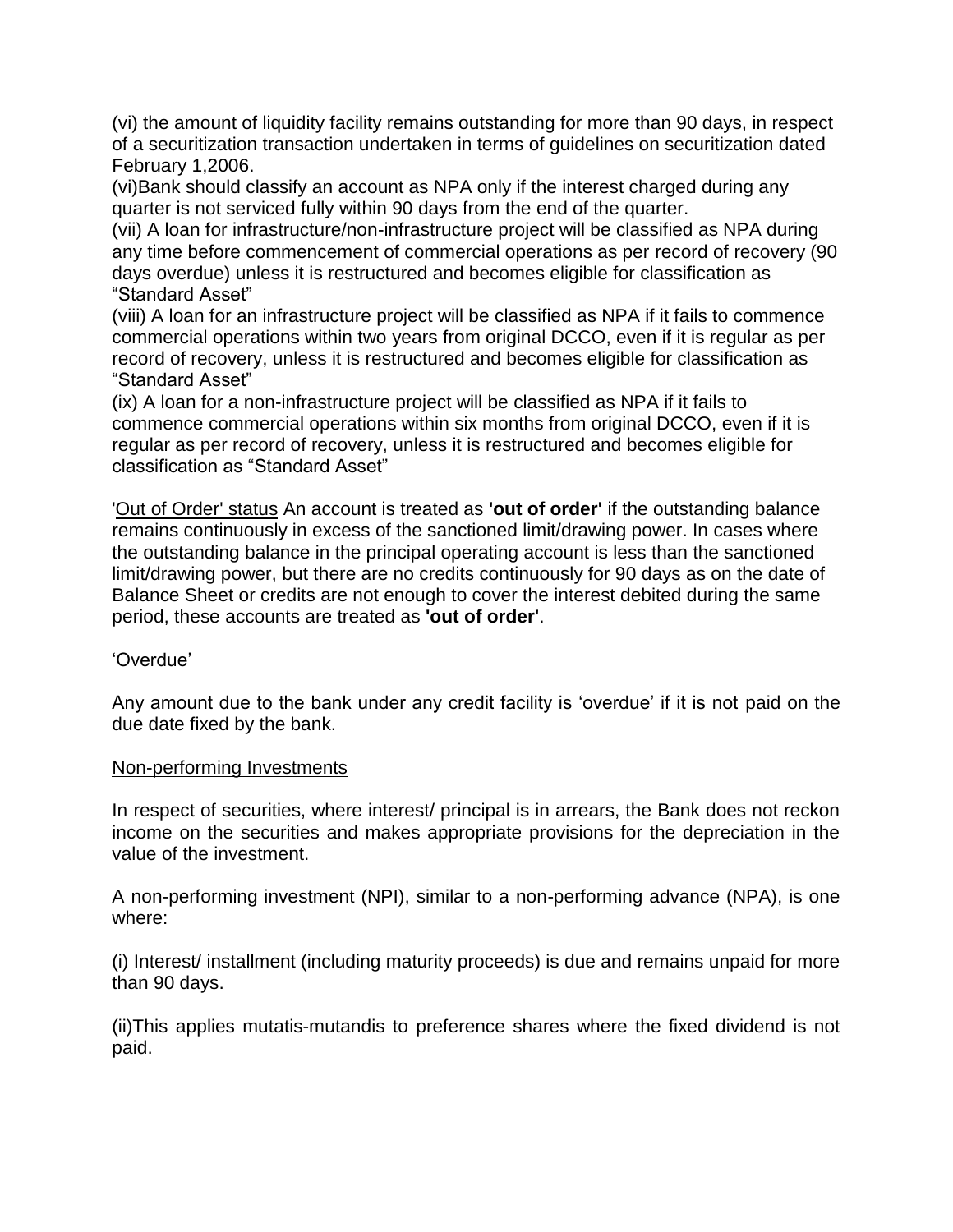- (iii) In the case of equity shares, in the event the investment in the shares of any company is valued at Re.1 per company on account of the non-availability of the latest balance sheet in accordance with the Reserve Bank of India instructions, those equity shares are also reckoned as NPI.
- (iv) If any credit facility availed by the issuer is NPA in the books of the bank, investment in any of the securities issued by the same issuer is treated as NPI and vice versa.
- (v)The investments in debentures / bonds, which are deemed to be in the nature of advance, are subjected to NPI norms as applicable to investments.

### **B. PT Bank of India Indonesia Tbk (Subsidiary)**

The Credit Quality is assessed based on the factors such as business prospects, performance of the debtor and repayment capacity. It is undertaken depending upon the materiality and significance of each assessment factor and components and the relevance of the assessment factors and components to the characteristics of the debtor concerned. Accordingly, the assets are classified into current, special mention, sub-standard, doubtful and loss category.

"Assets" are classified into Earning Assets and Non-earning Assets. Earning Assets are provision of funds by a bank to earn revenues. "Non-Earning Assets" are assets of the Bank other than Earning Assets with potential for Loss.

An asset becomes non-performing when it ceases to generate revenue for the bank. A non-performing asset is a loan or an advance where the arrears in principal and / or interest exceed 90 days.

Past due: Any amount due to the bank under any credit facility is "past due" if it is not paid on the due date fixed by the bank.

On 1<sup>st</sup> January 2010, PT Bank of India Indonesia Tbk started implementation of the New Accounting Policy i.e. PSAK 50 & 55 which is similar to the International Accounting Standards IAS 32 & 39 according to which the financial asset must be presented at the fair value.

#### **C. Bank of India (Tanzania) Ltd,Bank of India(New Zealand) Ltd (Subsidiaries) and Bank Of India Uganda**

Credit risk is a risk of financial loss to the bank, if a customer or counterparty to a financial instrument fails to meet its contractual obligations and arises principally from the bank's loans and advances to customers and other banks, and investment debt securities.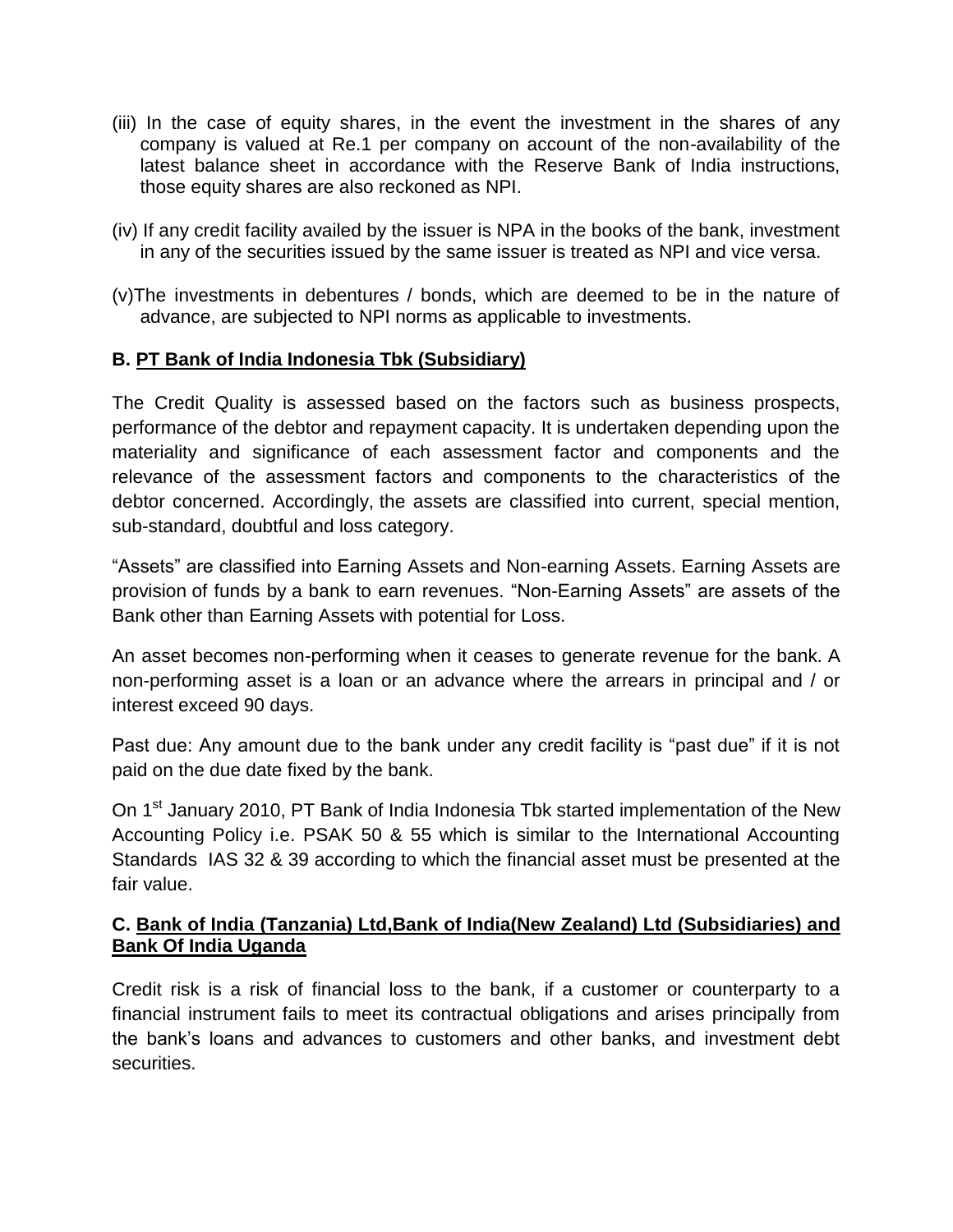The Board of Directors has delegated responsibility for the oversight of credit risk to its Credit committee. The credit department of the bank, reporting to the Credit committee is responsible for management of the bank's credit risk, including:-

- Formulating credit policies covering collateral requirements, credit assessment, risk grading and reporting, documentary and legal procedures, and compliance with regulatory and statutory requirements.
- $\triangleright$  Establishing the authorization structure for approval and renewal of credit facilities. The credit limits are governed by the Credit policy, as approved by the board.
- $\triangleright$  Reviewing and assessing credit risks.
- Limiting concentrations of exposure to counterparties, geographies and industries (for loans and advances).

Definitions of past due and impaired (for accounting purposes);

Overdrafts and other credit facilities without specific due dates shall be considered past due if

- a. Exceeds the customer's borrowing limit.
- b. Customers borrowing limit is expired.
- c. Deposits are insufficient to cover the interest calculated and due for the period
- d. Bill has been dishonored
- e. Bill or account is not paid on due date

Loans which are payable in installments are considered as past due in their entirety. If any of the installments have become due and unpaid for thirty days or more.

Outstanding Loans and advances reviewed by quantitative approach should be classified as follows:

| No of Days Past Due | Classification | Provisioning |
|---------------------|----------------|--------------|
| 91-180              | Substandard    | 10%          |
| 181-270             | Doubtful       | 50%          |
| 271 and More        | Loss           | 100%         |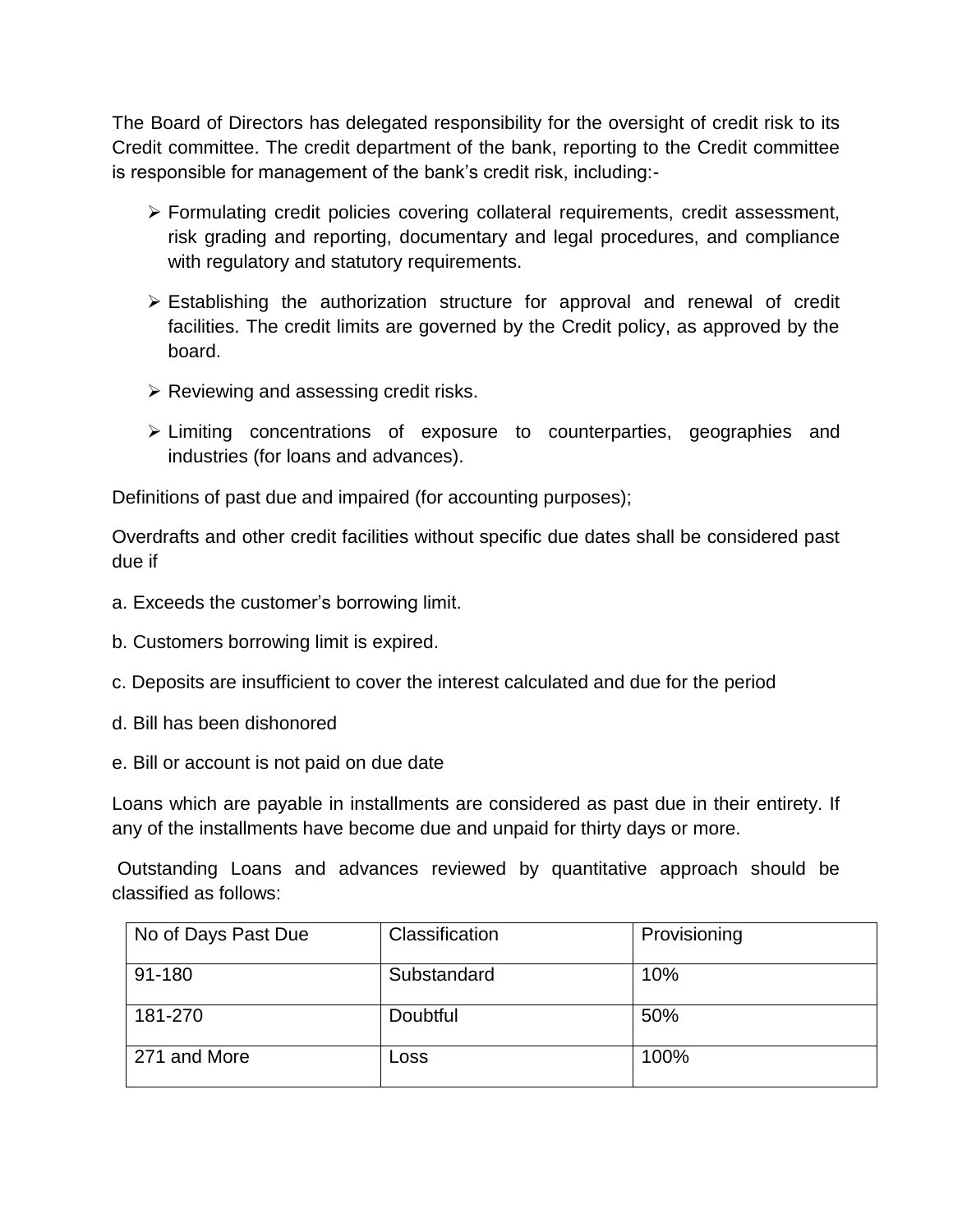### **Bank Of India Uganda**

Outstanding loans and advances reviewed by quantitative approach should be classified as follows

| No of Days Past Due | Classification | Provisioning |
|---------------------|----------------|--------------|
| 91-179              | Substandard    | 20%          |
| 180-365             | Doubtful       | 50%          |
| 365 and more        | Loss           | 100%         |

#### **Discussion of the Bank's Credit Risk Management Policy**

#### **A BANK OF INDIA**

- 1. In a bank's portfolio, losses stem from outright default due to inability or unwillingness of a customer or counterparty to meet commitments in relation to lending, trading, settlement and other financial transactions or from reduction in portfolio value arising from actual or perceived deterioration in credit quality.
- 2. Against this backdrop a robust risk management framework is necessary for the long-term financial health of a bank. Credit Risk Management encompasses identification, measurement, monitoring and control of the credit risk exposures.
- 3. The Bank has identified various types of credit risk at a generic level in the Credit Risk Management policy. More granular identification is done at the product /process level. Various risks are looked into before introducing new products/processes, which are cleared from the risk angle
- 4. The Credit Risk Management framework outlined in the policy is built on three distinct building blocks namely **Policy & Strategy, Organizational Set up and Operations/Systems**

#### **4.1Policy and Strategy**

The Bank has been following a conservative risk philosophy, which has steered the bank through difficult times. However the Bank has an open policy regarding new and unexplored areas and new opportunities are not lost sight of. The important aspects of this philosophy are embodied in the circulars and are periodically codified in the form of Manual of Instructions.

The business objectives and the strategy of the Bank is decided taking into account the profit considerations, the level of various risks faced, level of capital, market scenario and competition. The Bank is always conscious of its asset quality and earnings and hence judiciously matches profit maximization with risk control.

The Credit Risk Management policy and significant credit risk related policies like Credit Policy, and Credit Monitoring Policy are approved and periodically reviewed by the Board of Directors. The Credit Policy covers various areas of credit like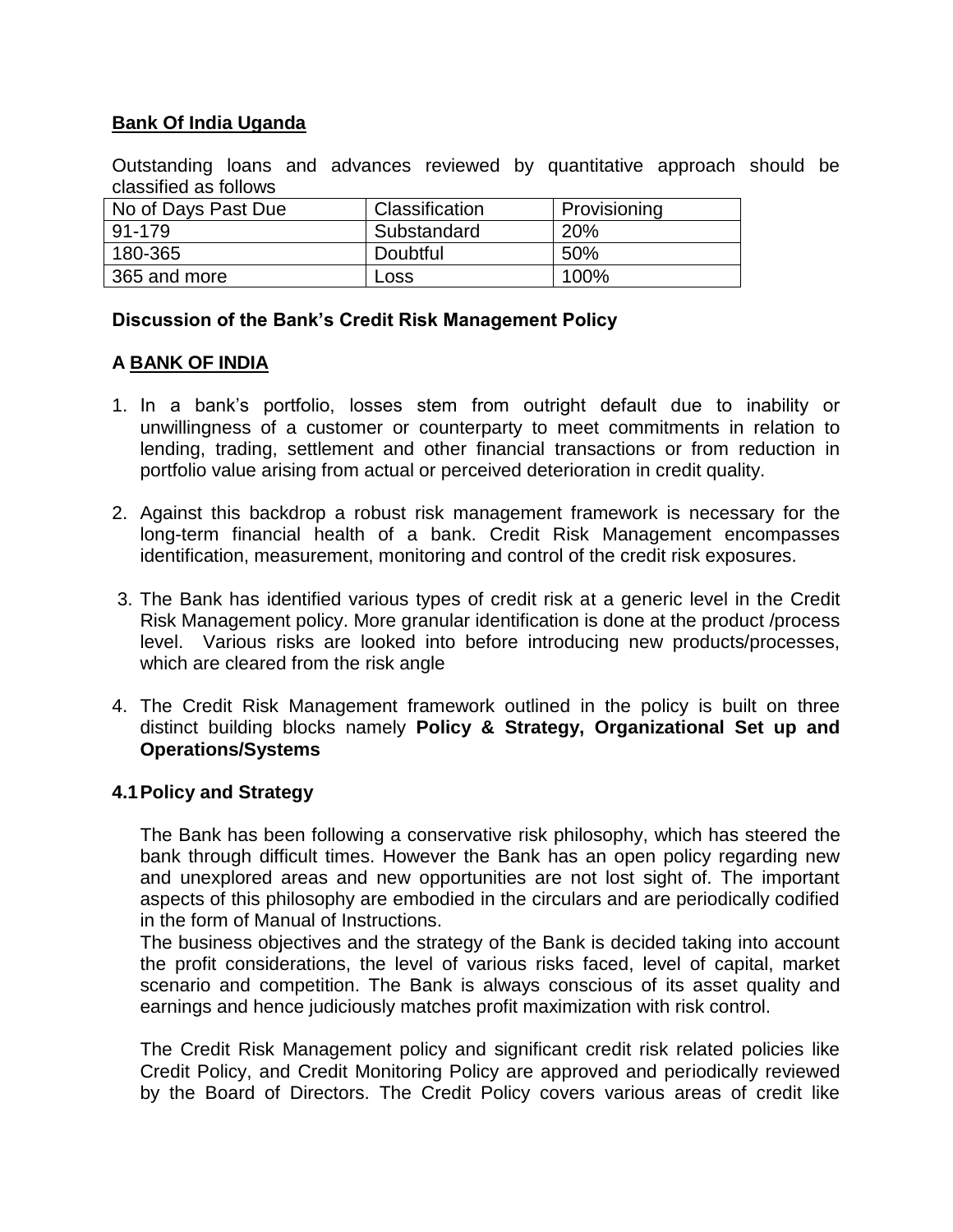Clientele, Marketing, Segmented Approach to Lending, Credit Delivery, Credit Thrust, Tenure of Credit, Credit Acquisition, Risk Rating (including risk acceptance criteria), Pricing, Credit appraisal, Assessment of Limits, Exposure Norms, Industry Norms, Collateral and Margins, Review of Relationship, Scheme of Delegation, Statutory and other Restrictions and Documentation. Credit Policy for International Operations is in place and each center has its own credit policy dovetailed to the main policy. The delegation of powers for credit matters is covered by a separate policy. In addition Credit Risk is tracked and monitored as per the Credit Monitoring Policy. Restructuring Policy, Write Off and Recovery Policy, Asset Classification and Provisioning Policy, Bank Exposure Policy, Country Risk policy and Credit Audit Policy are also in place. Investments are contracted as per the policy guidelines laid down in the Investment Policy and after clearance by the Investment Committee.

### **4.2 Organizational Set up**

The organizational structure of the Bank for Credit Risk Management function has the Board of Directors at the Apex levels that have the overall oversight of management of risks. The Risk Management Committee of the Board (R. Com) which is the sub-committee of the Board headed by the Chairman & Managing Director and whose members also include heads of Credit, Market & Operational Risk Management Committees, devises the policy and strategy for integrated risk management including credit risk. At is the operational level the Credit Risk Management Committee (CRMC) manages the credit risk. The main functions includes implementation of credit risk management policy approved by the Board, monitoring credit risk on a bank wide basis, recommending to the board for its approval all policies relating to credit matters including delegation of credit, prudential limits on large credit exposures, portfolio management, etc.

The Risk Management Department headed by the Chief Risk Officer of General Manger rank, measures, controls and manages credit risk on bank wide basis within the limits set by the Board and enforces compliance with risk parameters set by Board/R Com/M Com. The Credit Monitoring Department headed by a General Manager, monitors the quality of loan portfolio, identifies problems and takes steps to correct deficiencies. Loan review / credit audit is undertaken by the Credit Audit function.

#### **4.3 Operations/Systems/Processes**

The Bank has proactive Credit Risk Management practices like consistent standards for the credit origination, maintenance and documentation for all credit exposures including off balance sheet items, periodic individual obligor reviews, periodic inspections and collateral management systems.

Credit risk limits including obligor limits and concentration limits by industry, systems and procedures for monitoring financial performance of customers and for controlling outstanding within limits are followed. Checks and balances are in place for extension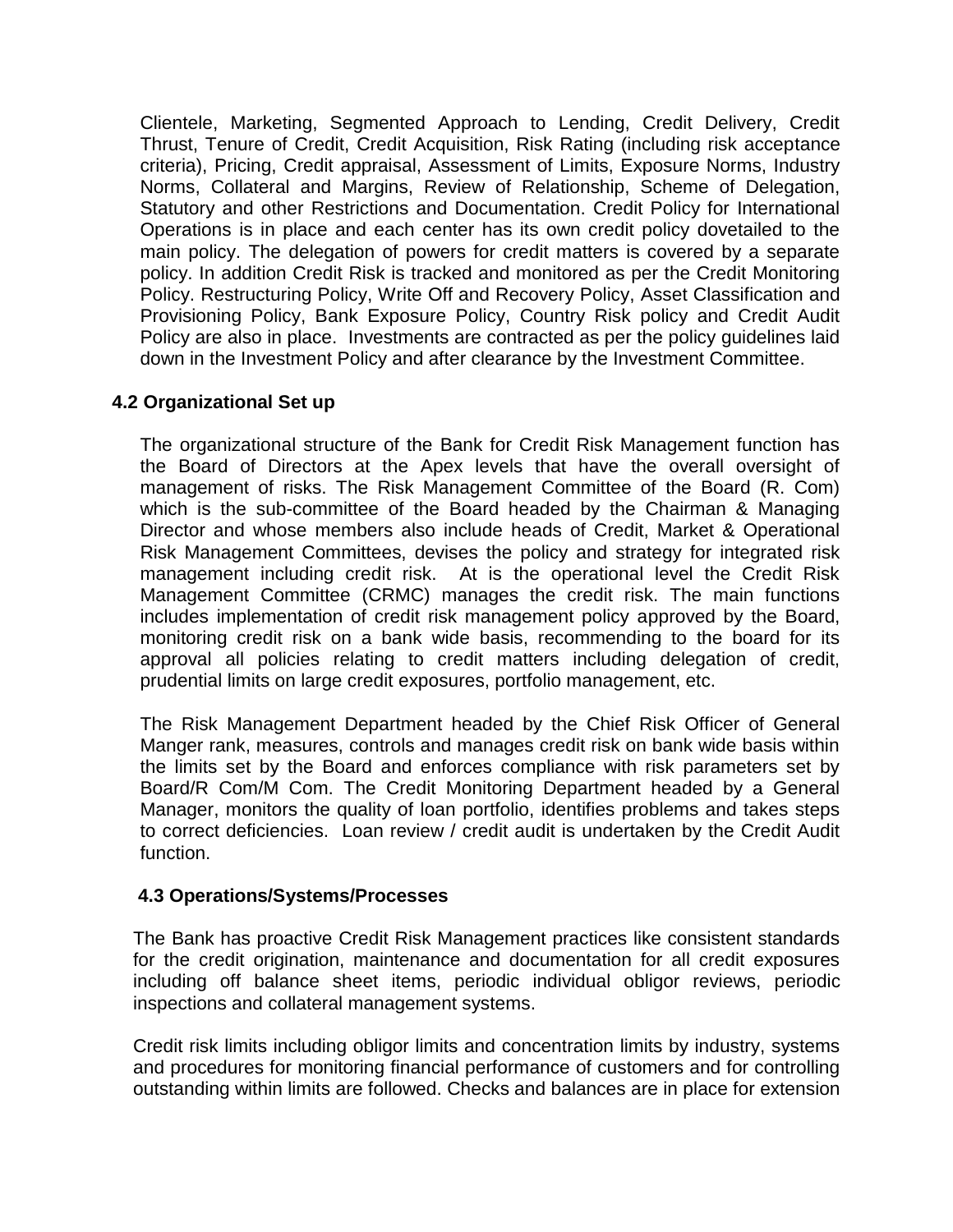of credit viz. separation of credit risk management from credit sanction, vetting of new products and systems from risk angle by the CRMC, multiple credit approvers, system of assigning risk rating, vetting of ratings, mechanism to price facilities depending on the risk grading of the customer, Credit Risk Evaluation committee for vetting credit proposals from risk angle, credit process audit, post sanction pre disbursement review and post sanction review systems and an independent audit and risk review function. Proposals for investments are subjected to credit risk analysis, detailed appraisal and rating. As a matter of entry level, minimum ratings/quality standards, industry, maturity, duration, issue-wise limits are stipulated for investments to mitigate the adverse impact of concentration and risk of liquidity. Investment exposure is taken into consideration while computing exposure to a customer/group**.** A suitable framework is in place to provide a centralized overview on the aggregate exposure on other banks and half-yearly reviews are undertaken at a single point. The country exposures are monitored on half yearly basis.

A diversified portfolio of risk assets is maintained and a system to conduct regular analysis of the portfolio so as to ensure ongoing control of risk concentrations is in place. A conservative policy for provisioning in respect of non-performing advances is followed. Management Information System (MIS) is being upgraded with introduction of Credit Risk Management System, which would enhance the capabilities of the bank to manage and measure the credit risk inherent in all on- and off-balance sheet activities.

### 5. **The following tools are used for credit risk management/ mitigation –**

#### a.Credit Approving Authority – Delegation of Powers

The Bank has a well-defined scheme of risk based delegation of powers with a multitier risk based approving system, which is reviewed periodically and revised as and when necessary to meet the compulsions of business environment. The delegation of powers is linked to the rating of the borrower with powers for sanction of higher limits to better-rated customers. As per Ministry of Finance Guidelines Credit Committees with sanctioning authority have been formed at various administrative levels to exercise delegation of powers. At present, all credit proposals falling beyond the delegated authority of the General Manager are being routed through "The Risk Evaluation Committee" of General Managers, to bring in an element of independence and off site evaluation of risks perceived in credit proposals. The General Manager, Risk Management Department, who has no volume or profit targets, is a member of the Committee. Based on the experience gained, one more committee has been set up at Head office level to deal with proposal up to the delegated authority of General Manager. Such Committees have also been set-up at Zonal Office, for proposal to be approved at ZLCC and NBGLCC.

#### b. Prudential Limits

Prudential limits on various aspects of credit/investment like Single/Group borrower limits for various types of borrowers are in place.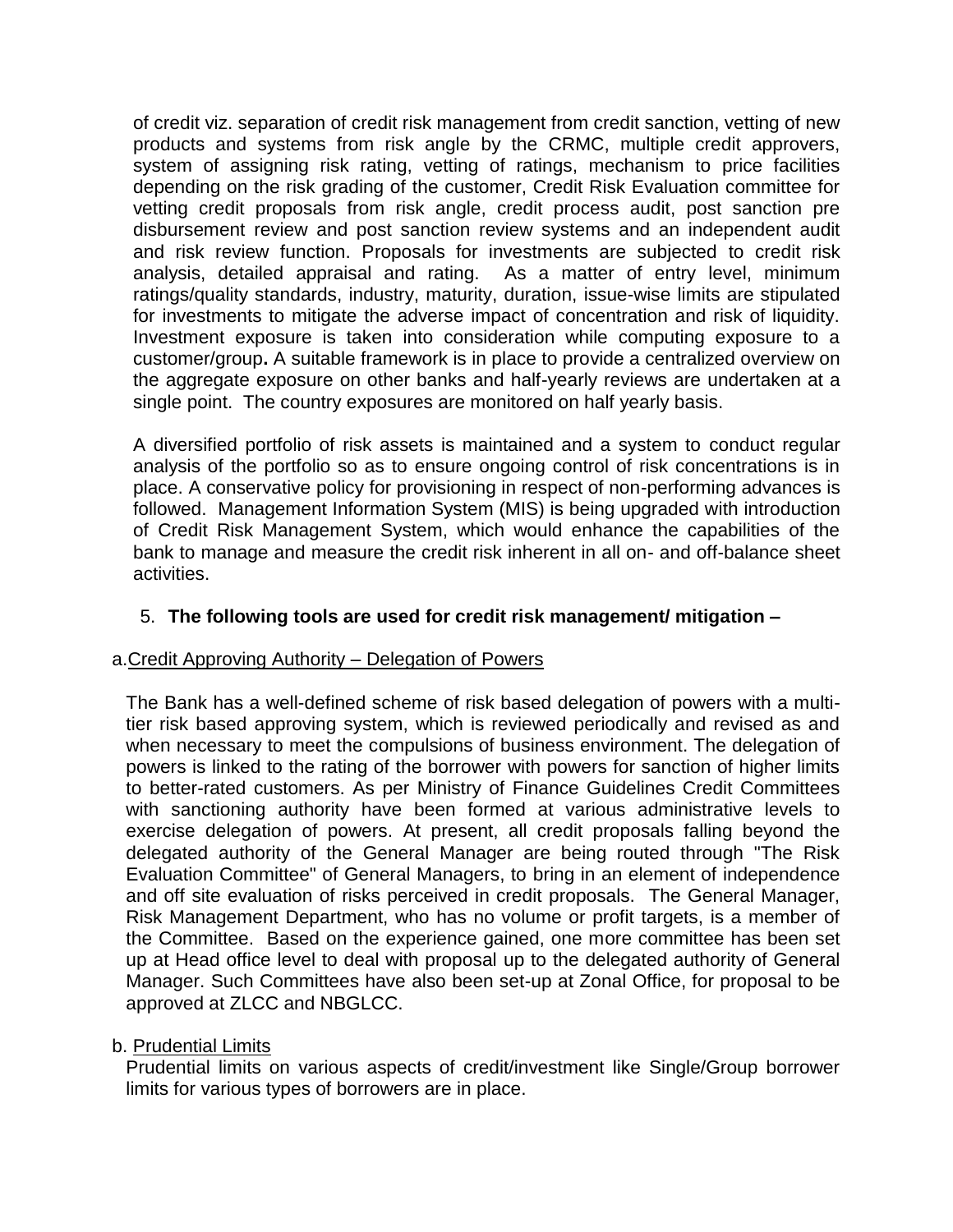#### c. Risk Rating/Pricing

The bank has introduced rating models for various segments, which serve as a single point indicator of diverse risk factors of a counter party and support credit and pricing decisions.

#### d. Credit Audit/Loan review mechanism (LRM)

Credit Audit/LRM is an effective tool for constantly evaluating the quality of loan book and to bring about qualitative improvements in credit administration

#### e. Portfolio Management through analysis.

It is also important to have in place a system for monitoring the overall composition and quality of various credit portfolios and investments. With this objective, to start with, the bank has introduced a simple portfolio-monitoring framework. Going forward the bank will be graduating to a more sophisticated Portfolio Management model. Rating Migration of accounts with Rs. 10 lacs and above is being done on half yearly and submitted to Board. Credit Risk Management Software (CRMS) is being implemented phase-wise. Bank is getting prepared for adopting Advanced Approaches.

#### 6. **Risk Measurement**

At present Credit Risk is assessed through Risk rating at the individual level and through Risk Weighting of the assets at the portfolio level and capital is maintained based on Risk Weights. The Bank has migrated to the Standardized approach under the New Capital Adequacy Framework (Basel II), effective  $31<sup>st</sup>$  March 2008 –

### 7**. Risk Reporting System: -**

All credit related policies are cleared by the CRMC (which is the operational level committee for credit risk) before submission to the appropriate authorities for approval. Various Credit Related reporting's submitted to CRMC to enable proper monitoring.

#### 8. **Risk Review**:

Audit –Credit Risk Management Systems procedures and Tools are also subjected to internal audit for ensuring effectiveness.

### **B. PT Bank of India Indonesia Tbk (Subsidiary)**

PT Bank of India Indonesia Tbk has established a Risk Management Committee (RMC) and the Risk Management Unit (RMU) which is independent of the Operational Unit and the Internal Audit Unit ("Internal Audit") in the hope of overall risk management can be integrated, targeted, coordinated and sustainable. Furthermore, to monitor the effectiveness of implementation of tasks RMC and RMU, the Bank established a Risk Monitoring Committee which is directly responsible to the Board of Commissioners.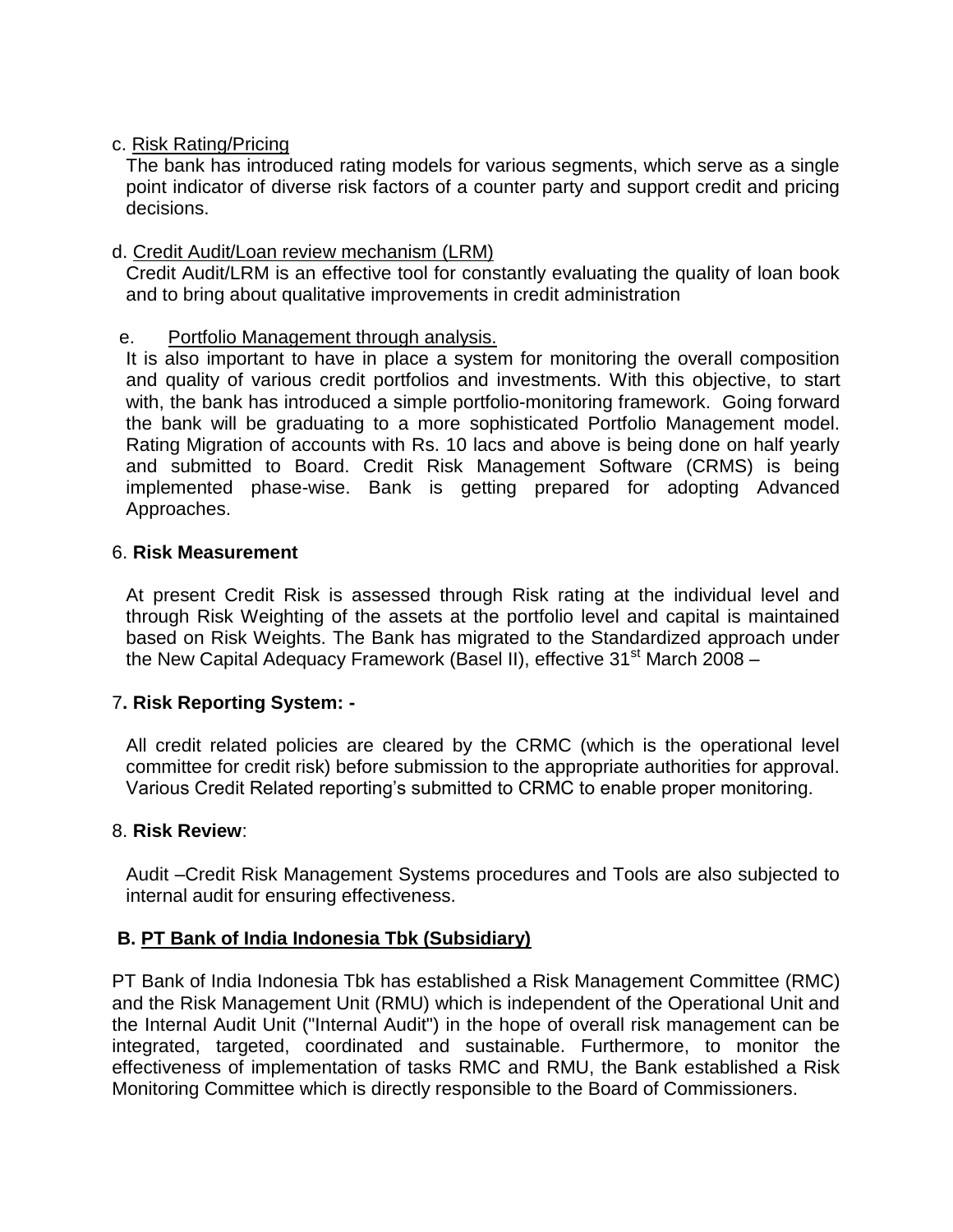The Bank has managed 8 (eight) types of risk according to Bank of Indonesia which are credit risk, liquidity risk, market risk, operational risk, compliance risk, legal risk, reputation risk and strategic risk. Banks also create risk profiles which can broadly map the activity that has risks as well as potential risks that disrupt the Bank business continuity. Assessment of risk type is a combination of the risks inherent in any functional activity (inherent risk) and risk control systems.

The Bank is selective in approving new credits and maintains higher loan provisions than that required by the Regulator. In collateral based lending, hair cut is applied to the value of collateral. The Risk Manager of the bank reports to the Director Compliance. Risk Management Unit (RMU) supervises/ has oversight of the credit approval process.

#### **C. Bank of India (Tanzania) Ltd , Bank of India (New Zealand) Ltd (Subsidiaries) and Bank of India (Uganda) Ltd.**

Monthly interest application has become a useful tool to tackle potential delinquencies or defaults in standard accounts. To retain the asset quality, the Bank has adopted the following policy, Branches should promptly act and:-

a) Recover the overdues or at least the critical amount through active follow up with borrowers;

b) Put the accounts under holding on operations in case of temporary cash flow mismatches;

- c) Reschedule the repayment terms as per expected cash flows;
- d) Restructure the dues in keeping with the expected cash flows and gaps in cash flows, if any as per guidelines given in the restructuring policy.

Any one or more of the above actions are taken by the Bank before the account becomes NPA.

#### Measures for follow up of Especially Mentioned Accounts / NPA Accounts

The various means of monitoring / resolving NPAs generally available to the Banks are listed below:-

### **A) Before the account becoming NPA (Especially Mentioned A/c)**

i) Close monitoring for compliance of sanction terms to maintain asset quality.

ii) Reminders to be sent promptly whenever irregularities are observed.

iii) To recover overdues quickly to ensure account does not slip to NPA category

iv)Periodic inspection of the unit and charged assets along with analysis of financial data.

v) To restructure the dues before accounts become NPAs. Remedial action includes enhancement of moratorium period, funding of interest, and deferment of installments.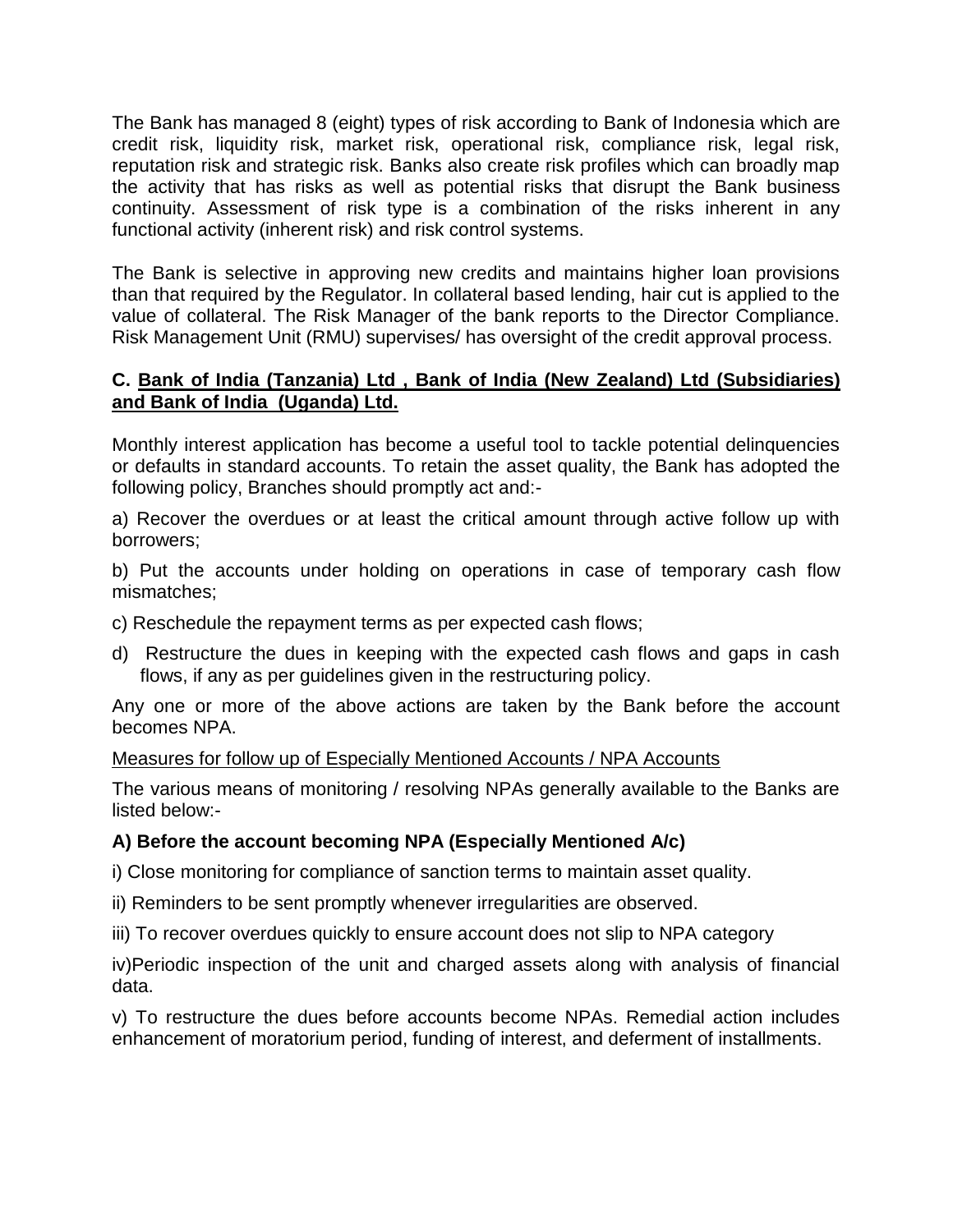**B) After the account becoming NPA – following measure to be initiated for recovering Bank's dues. The following means have to be effectively pursued for resolution of NPAs.**

i) Appropriation of liquid securities (TDR, shares, margin money etc.) and pledged goods, to reduce outstanding

- ii) Disposal of other securities, with the co-operation of borrowers.
- iii) Compromise settlement of dues through negotiation
- iv) Re-calling the advance
- v) Filing suit in Court– Execution of decree

vi) Lastly, after all the chances of recovery of dues are exhausted, we may resort to writing off of the balance dues

All these means have to be effectively pursued for resolution of NPAs.

#### **Quantitative Disclosures:**

1. The total gross credit exposures are:

|                   | <b>Rs in Crores</b> |
|-------------------|---------------------|
| Category          | Amount              |
| <b>Fund Based</b> | 294263.21           |
| Non Fund Based    | 59858.56            |

2. The geographic distribution of exposure is:

|                   |           | Rs in Crores |
|-------------------|-----------|--------------|
|                   | Domestic  | Overseas     |
| <b>Fund Based</b> | 204035.70 | 90227.51     |
| Non Fund Based    | 51836     | 8022.56      |

3. Industry type distribution of exposure is as under:

|                                         |                   | Rs. in Crores      |
|-----------------------------------------|-------------------|--------------------|
| <b>Industry Name</b>                    | <b>Fund Based</b> | Non<br><b>Fund</b> |
|                                         | Amt               | <b>Based</b>       |
|                                         | Outstanding       | Amt                |
|                                         |                   | <b>Outstanding</b> |
| Coal                                    | 117.52            | 234.01             |
| Mining                                  | 1035.47           | 0.00               |
| Iron & Steel                            | 13651.09          | 236.88             |
| <b>Other Metal &amp; Metal Products</b> | 3541.05           | 348.07             |
| <b>All Engineering</b>                  | 2144.85           | 1080.90            |
| Of which Electronics                    | 856.70            | 259.48             |
| Electricity                             | 13060.73          | 2901.80            |
| <b>Cotton Textiles</b>                  | 4267.93           | 104.59             |
| <b>Jute Textiles</b>                    | 165.84            | 0.33               |
| <b>Other Textiles</b>                   | 4464.67           | 348.30             |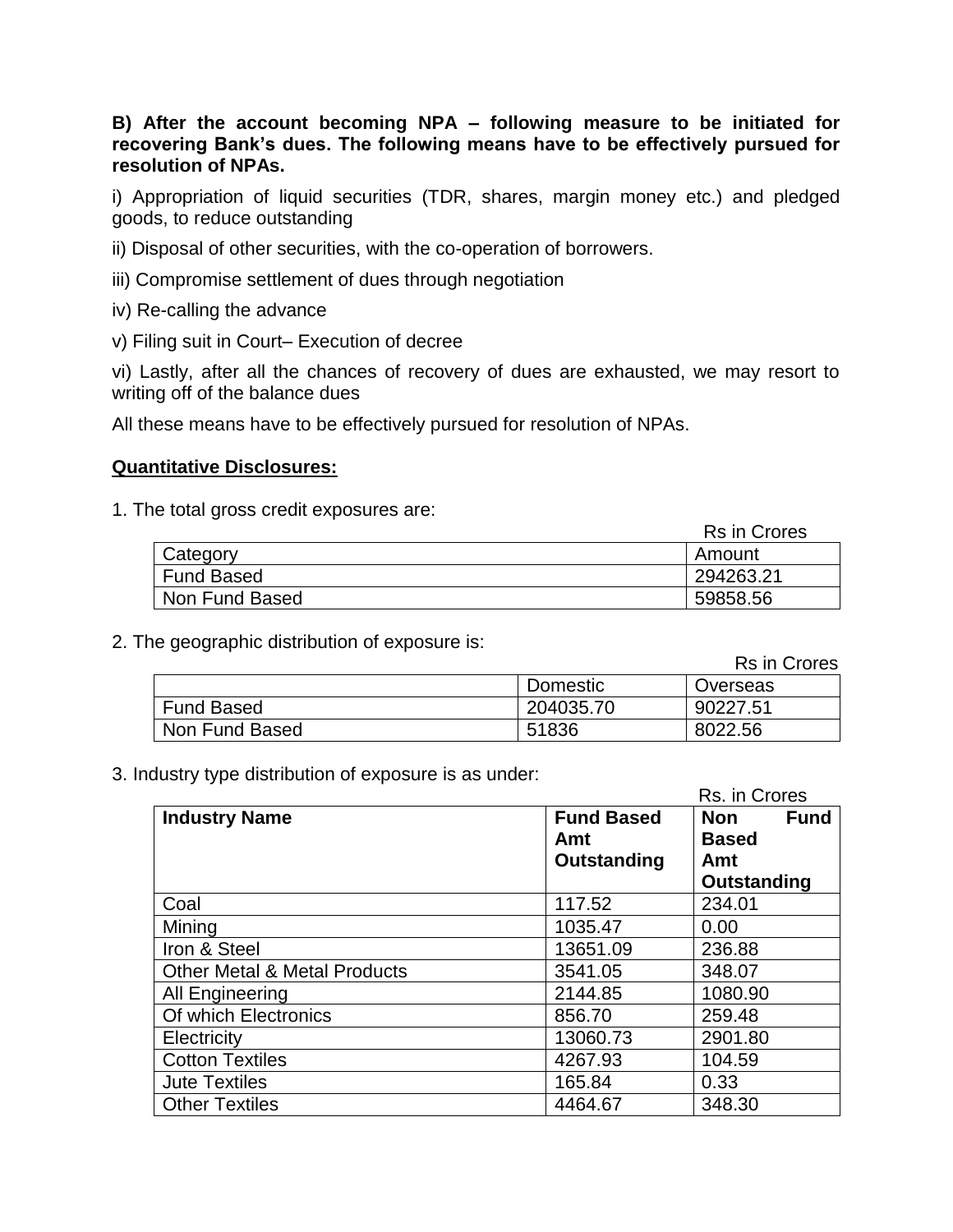| Sugar                                       | 2815.06   | 24.82    |
|---------------------------------------------|-----------|----------|
| Tea                                         | 47.59     | 1.21     |
| <b>Food Processing</b>                      | 4473.23   | 140.42   |
| Vegetable Oil & Vanaspati                   | 723.58    | 170.52   |
| <b>Tobacco &amp; Tobacco Products</b>       | 608.55    | 15.47    |
| Paper & Paper Products                      | 1185.60   | 67.18    |
| <b>Rubber &amp; Rubber Products</b>         | 2430.33   | 224.24   |
| Chemical, Dyes, Paints etc.                 | 4620.77   | 412.25   |
| Of which Fertilizers                        | 515.18    | 5.73     |
| Of which Petro-chemicals                    | 1149.24   | 129.83   |
| Of which Drugs & pharmaceuticals            | 1697.87   | 92.81    |
| Cement                                      | 1167.46   | 10.97    |
| <b>Leather &amp; Leather Products</b>       | 454.94    | 15.25    |
| Gems & Jewellery                            | 5680.95   | 1461.31  |
| Construction                                | 2320.69   | 1538.08  |
| Petroleum                                   | 2224.20   | 152.34   |
| Automobiles including trucks                |           |          |
|                                             | 2018.15   | 1179.11  |
| Infrastructure *                            | 33225.94  | 6599.77  |
| Of which Power                              | 13060.73  | 2912.21  |
| Of which Telecommunications                 | 1356.69   | 20.66    |
| Of which Roads & Ports                      | 7068.44   | 1867.86  |
| <b>Other Industries</b>                     | 15498.73  | 11005.82 |
| Residuary Other Adv. (to balance with Gross |           |          |
| Adv.)                                       | 185379.03 | 34486.73 |
| <b>Total</b>                                | 294263.21 | 59858.56 |

\* Exposure to Infrastructure Sector at 11.29 % exceeds 5% of total fund based advances

\* Exposure to Infrastructure at 11.03% exceeds 5% of total non-fund based outstanding.

4. The residual contractual maturity break down of assets is:

(Rs in Crores)

| <b>Maturity Pattern</b> | Advances* | Investments | F. C. Assets* |
|-------------------------|-----------|-------------|---------------|
|                         |           | (gross)     |               |
| Next day                | 27467.18  | 233.09      | 3129.67       |
| $2 - 7$ days            | 6049.12   | 2530.02     | 6639.60       |
| $8 - 14$ days           | 4309.22   | 1065.56     | 2658.89       |
| $15 - 28$ days          | 9691.81   | 2563.81     | 7411.40       |
| 29 days $-3$ months     | 76358.16  | 4760.38     | 35606.29      |
| $>3$ months $-6$ months | 34932.32  | 2558.26     | 17816.82      |
| $> 6$ months $- 1$ year | 18746.46  | 752.51      | 8166.91       |
| $>1$ year $-3$ years    | 30173.43  | 9336.55     | 8090.92       |
| $>$ 3 years $-$ 5 years | 30921.18  | 18631.87    | 5575.54       |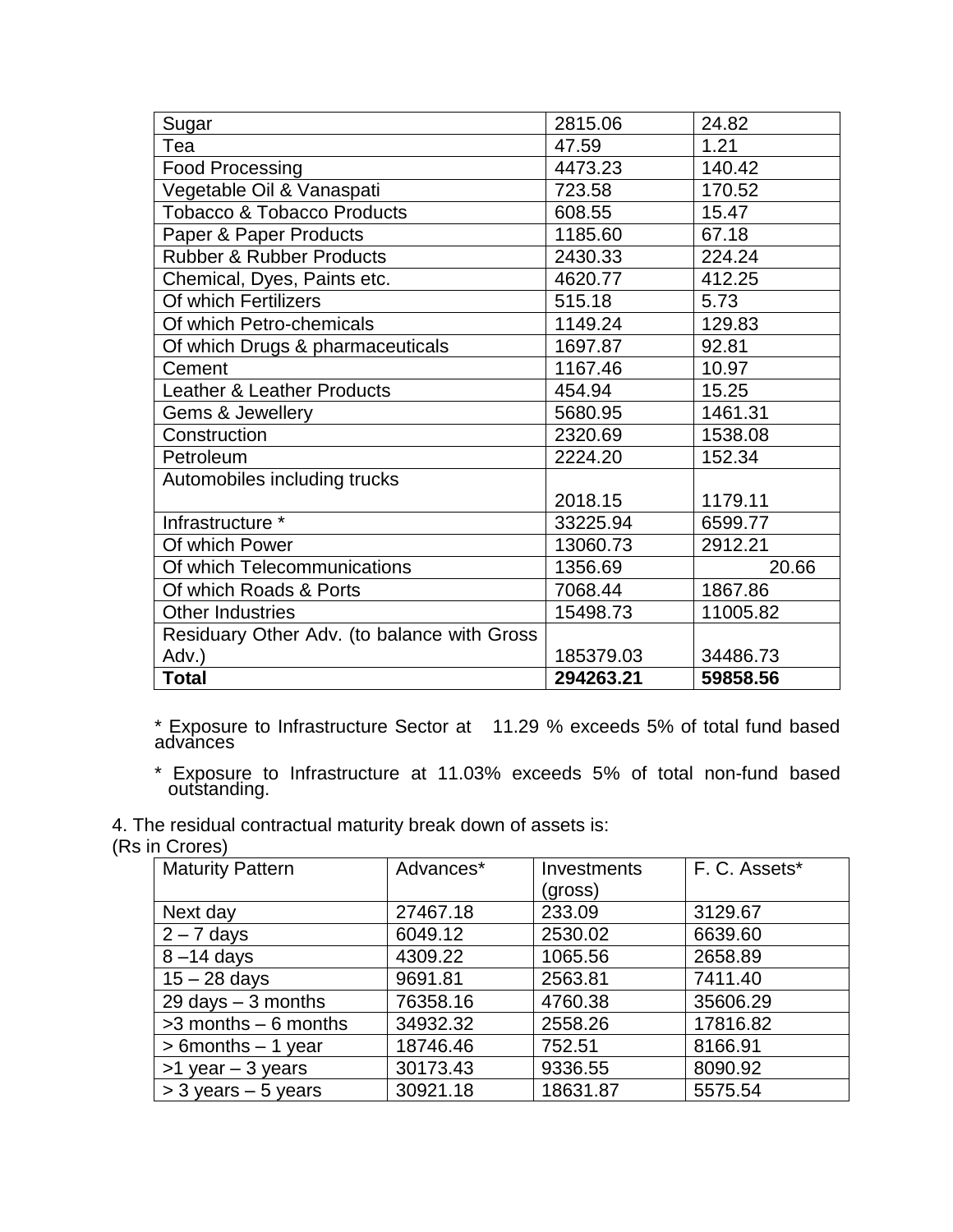| vears<br>ັ                                                                                                       | 7.93<br>чr | 52523.38 | .34<br>u,<br>. . |
|------------------------------------------------------------------------------------------------------------------|------------|----------|------------------|
| . ★ □ ! and support a support and support and support and a substitution of the substitution of the substitution |            |          |                  |

\*Figures are shown on net basis

5. The gross NPAs are:

| Category            | (Rs in Crores) |
|---------------------|----------------|
| <b>Sub Standard</b> | 5606.64        |
| Doubtful $-1$       | 1455.52        |
| Doubtful $-2$       | 1109.34        |
| Doubtful $-3$       | 61.22          |
| Loss                | 545.47         |
| <b>TOTAL</b>        | 8778.19        |

- 6. The amount of net NPAs is Rs.5954.92 crores.
- 7. The NPA ratios are as under:
	- a. Gross NPAs to Gross Advances: 2.98%
	- b. Net NPAs to Net Advances: 2.05%
- 8. The movement of gross NPA is as under:  $(D<sub>n</sub>$  in Crore

| (RS IN URICES)                                        |         |
|-------------------------------------------------------|---------|
| i) Opening balance at the beginning of the year       | 5912.55 |
| ii) Additions during the year                         | 7388.74 |
| iii) Reductions during the year                       | 4523.10 |
| iv) Closing balance at the end of the year (i+ii-iii) | 8778.19 |

9. The movement of provision for NPAs is as under:

|  |  | (Rs in Crores) |  |
|--|--|----------------|--|
|--|--|----------------|--|

| i) Opening balance at the beginning of the year (excluding $\vert$ 1482.14<br>floating provision) |         |  |
|---------------------------------------------------------------------------------------------------|---------|--|
| ii) Provisions made during the year<br>2878.46                                                    |         |  |
| iii) Write-off/write-back of excess provisions                                                    | 2396.52 |  |
| iv) Closing balance at the end of the year (i+ii-iii)                                             | 1964.08 |  |

- 10. The amount of non-performing investment is Rs. 544.28 crores.
- 11. The amount of provision held for non-performing investment is Rs. 458.95 crores
- 12. The movement of provisions for depreciation on investments is as under: (Rs in Crores)

| ונטטוט ווו טוון $\sigma$                              |        |
|-------------------------------------------------------|--------|
| i) Opening balance at the beginning of the year       | 939.19 |
| ii) Provisions made during the year                   | 542.57 |
| iii) Write-off/write-back of excess provisions        | 501.67 |
| iv) Closing balance at the end of the year (i+ii-iii) | 980.09 |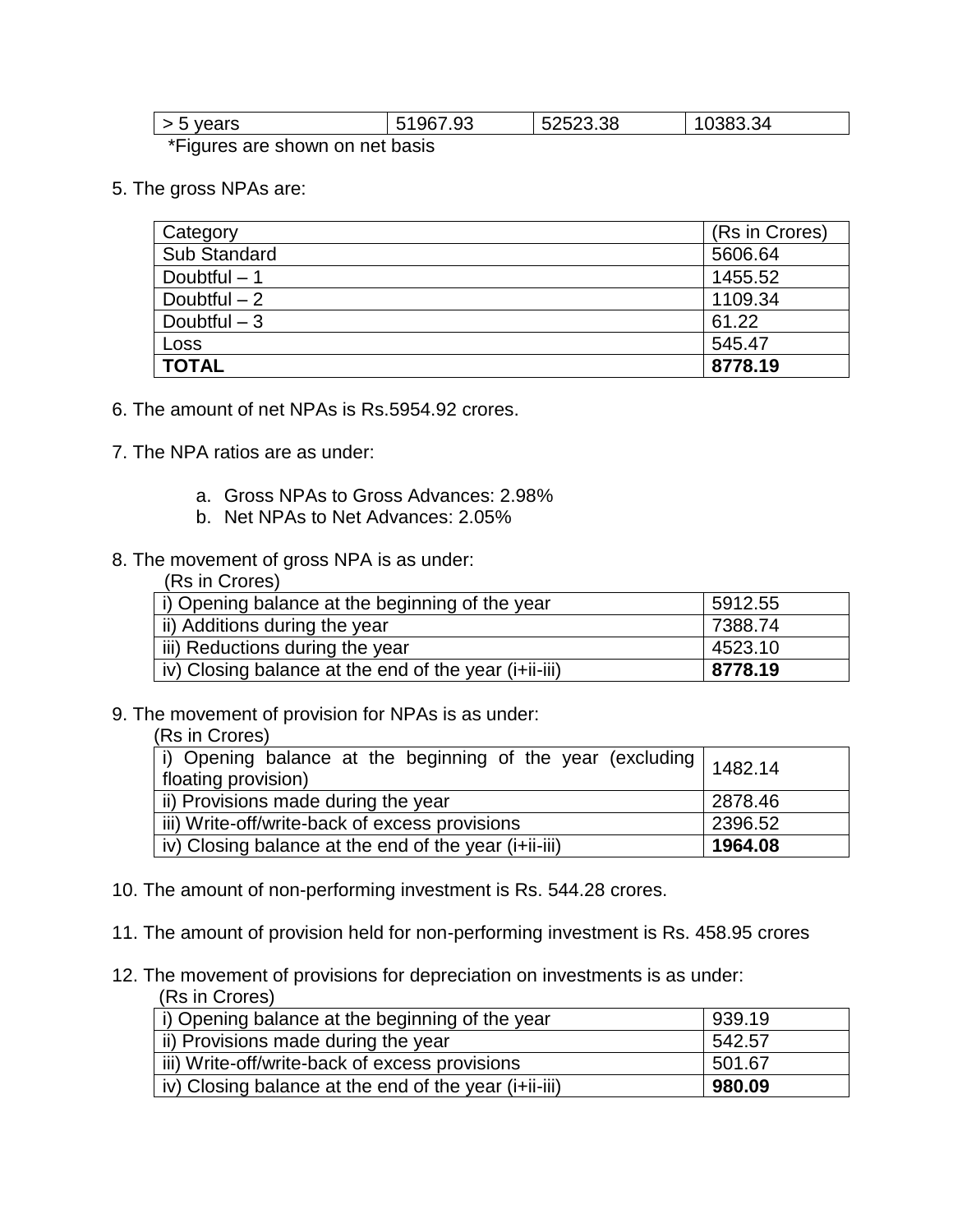### **Table DF-5**

### **Credit risk: disclosures for portfolios subject to the standardised approach**

#### **Qualitative Disclosure**

a) For portfolios under the standardized approach:

 $\Box$  Names of credit rating agencies used, plus reasons for any changes;

 $\Box$  Types of exposure for which each agency is used; and

 $\Box$  A description of the process used to transfer public issue ratings onto comparable assets in the banking book;

### **A: BANK OF INDIA**

- 1. The Bank has approved using the general rating of the following credit rating agencies for risk weighting under the standardized approach for CRAR calculations **CRISIL, ICRA, INDIA RATINGS, BRICKWORK, SMERA, and CARE for domestic claims and S&P FITCH and Moody's for claims on non-resident corporates, foreign banks and foreign sovereigns.** SME ratings are not being used, as they are not approved by RBI.
- 2. The ratings of all these agencies are being used for all exposures subjected to rating for risk weighting purposes under the standardized approach for CRAR calculations under Basel-II.

The process used to transfer public issue ratings on to comparable assets in the banking book is as per regulatory requirements of RBI. The public ratings published by the rating agencies on their website are used for this purpose. Only, ratings which are in force as per monthly bulletin of the concerned rating agency and which have been reviewed at least once during the previous 15 months are used.

For all the exposures on a particular counterparty, bank uses the rating of only one agency, even though these exposures are rated by more than one with exception being where each of the exposures is rated by only one of the approved rating agencies.

- 3. To be eligible for risk-weighting purposes, it is ensured that the external credit assessment takes into account and reflects the entire amount of credit risk exposure the bank has with regard to all payments owed to it. Even while extending an issuer or an issue specific rating to any other exposure on the same counterparty it is extended to the entire amount of credit risk exposure i.e., both principal and interest. External assessments for one entity within a corporate group is not used to risk weight other entities within the same group.
- 4. For assets that have contractual **maturity less than or equal to one year**, **short term ratings** are used while for other assets, **long term ratings** are used. For Cash Credit exposures long term ratings are taken.
- 5. Where an issuer has a long-term exposure with an external long term rating that warrants a risk weight of 150%, all unrated claims on the same counterparty,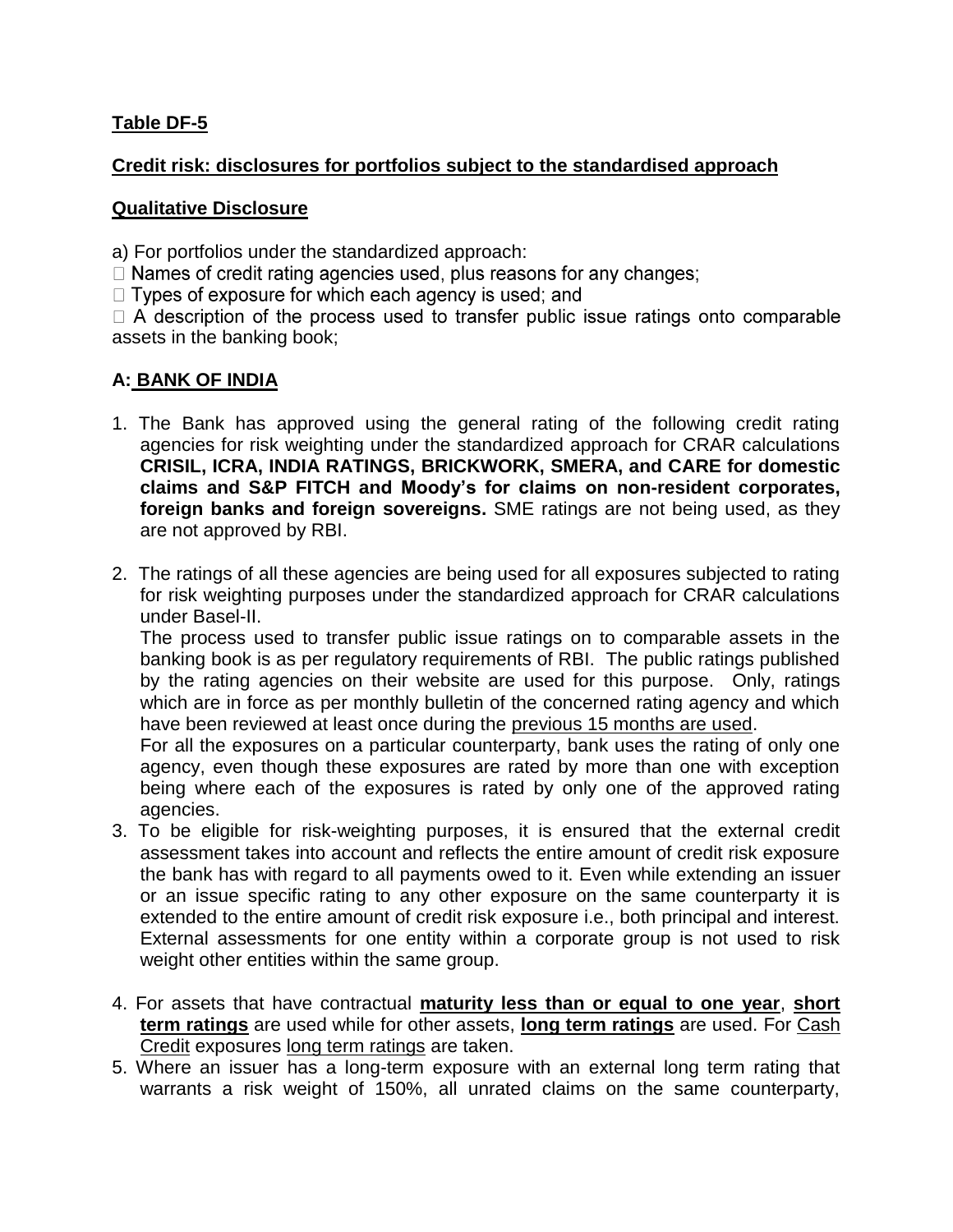whether short-term or long-term, also receive a 150% risk weight, except in cases where credit risk mitigation techniques are used for such claims. Similar is the case with short-term rating.

- 6. The long-term ratings assigned by the approved rating agencies are directly mapped to the risk weights under the Standardized Approach for long-term exposures. On the contrary, the *unrated short-term* claim on counter-party attracts a **risk weight of at least one level higher** than the risk weight applicable to the rated short-term claim on that counter-party. Issue-specific short-term ratings are used to derive risk weights for claims arising from the rated facility against banks and a corporate's short-term rating is not used to support a risk weight for an unrated long-term claim.
- 7. If there are two ratings accorded by eligible credit rating agencies, which map into different risk weights, the higher risk weight is applied. If there are three or more ratings accorded by eligible credit rating agencies with different risk weights, the ratings corresponding to the two lowest risk weights are referred to and the higher of those two risk weights are applied, i.e., the second lowest risk weight.
- 8. The RW of the investment claim is based on specific rating by a chosen credit rating agency, where the claim is not an investment in a specific assessed issue:
- i. the rating applicable to the specific debt (where the rating maps into a risk weight lower than that which applies to an unrated claim) is applied to the bank's unassessed claim only if this claim ranks *pari passu* or senior to the specific rated debt in all respects and the maturity of the un-assessed claim is not later than the maturity of the rated claim**, e**xcept where the rated claim is a short term obligation.
- ii. if either the issuer or single issue has been assigned a rating which maps into a risk weight equal to or higher than that which applies to unrated claims, an unrated claim on the same counterparty, is assigned the same risk weight as is applicable to the rated exposure, if this claim ranks *pari passu* or junior to the rated exposure in all respects.

### **B: PT Bank of India Indonesia Tbk (Subsidiary)**

The use of credit rating agencies in the calculation of credit risk RWA for each portfolio under the standardized approach is only applied to receivable to Public Sector Entities and the Bank.

|  | -Name of Credit rating agency is "PEFINDO" |
|--|--------------------------------------------|
|--|--------------------------------------------|

| -Types of exposure for each portfolio are:  | <b>Total Exposures</b> (Rs in crores) |
|---------------------------------------------|---------------------------------------|
|                                             | (31 March 2013)                       |
| Demand Deposit with other Banks             | 0.49                                  |
| Jasa Marga JORR Bonds (Public Sector Bonds) | 114.27                                |
| <b>Other Bank Bonds</b>                     | 15.9                                  |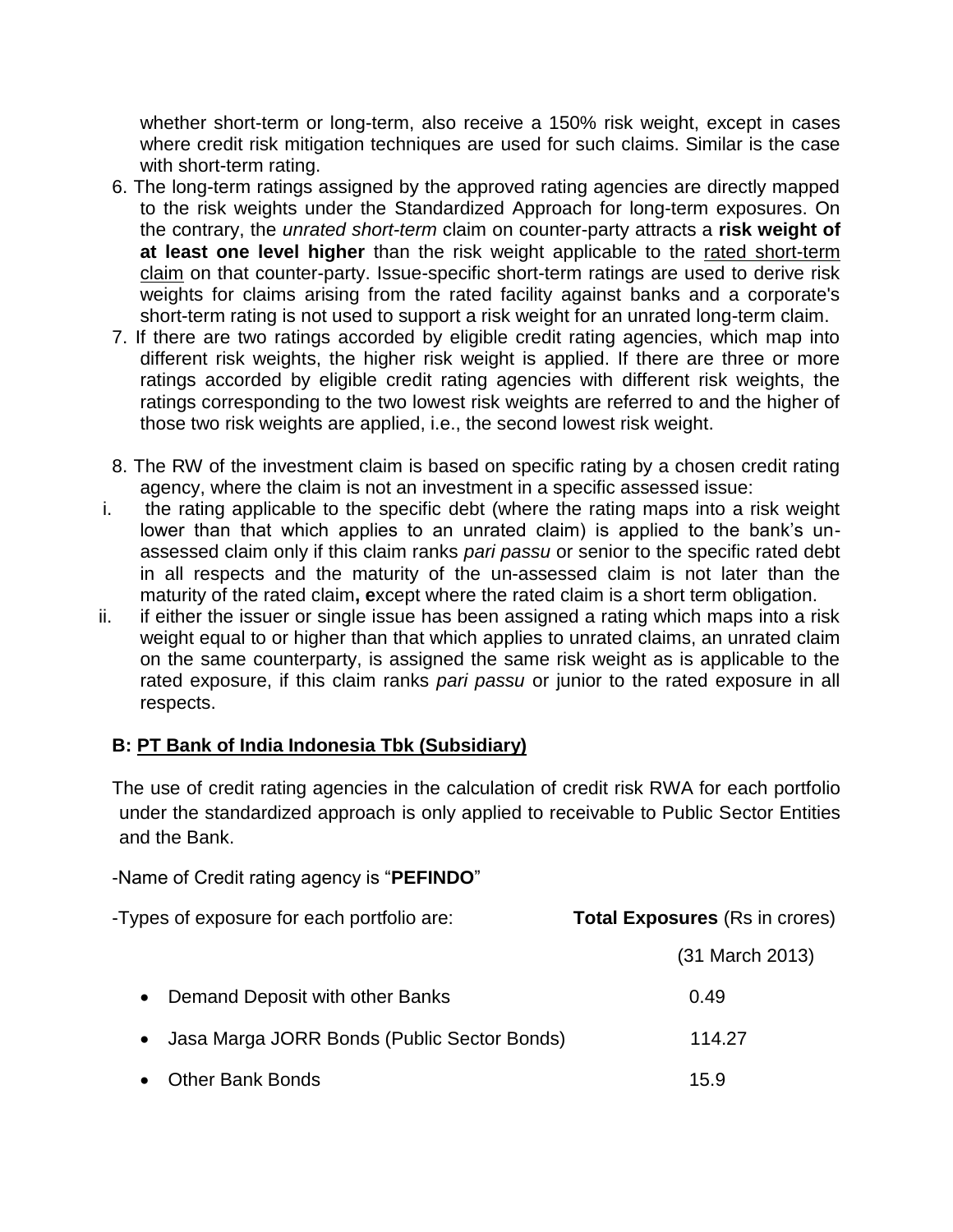### **C: Bank of India (Tanzania) Ltd (Subsidiary) and Bank of India (Uganda) Ltd (subsidiary)**

As per prevailing norms in the Country credit rating is not required to be done by any external credit rating agency. There is no credit rating agency operating/working in the Country.

### **D: Bank of India (New Zealand) Ltd. (Subsidiary)**

Credit risk is disclosed through General Disclosure Statement on quarterly basis as per the requirements.

### **Quantitative Disclosures:**

| b) For exposure amounts after risk mitigation subject to the<br>standardized approach, amount of a bank's outstanding (rated and<br>unrated) in the following three major risk buckets as well as those<br>that are deducted; |                                      |
|-------------------------------------------------------------------------------------------------------------------------------------------------------------------------------------------------------------------------------|--------------------------------------|
| The total credit exposure of BOI Solo (excluding market related off<br>balance sheet items) of the bank (subject to standardized<br>approach), are classified under major risk buckets are as under: -                        |                                      |
| $\Box$ Below 100 % risk weight:<br>$\Box$ 100 % risk weight:                                                                                                                                                                  | Rs.307,003Crores<br>Rs.164,332Crores |
| $\Box$ More than 100 % risk weight:                                                                                                                                                                                           | <b>Rs.25,061 Crores</b>              |
| Deducted                                                                                                                                                                                                                      | <b>NIL</b>                           |

#### **Table DF-6 Credit risk mitigation: disclosures for standardised approaches**

#### **Qualitative Disclosures**

- (a) The general qualitative disclosure requirement with respect to credit risk mitigation including:
- $\Box$  policies and processes for collateral valuation and management;
- $\Box$  a description of the main types of collateral taken by the bank;
- $\Box$  the main types of quarantor counterparty and their creditworthiness; and
- $\Box$  information about (market or credit) risk concentrations within the mitigation taken

### **A: BANK OF INDIA**

1. Credit Risk Mitigation is a proactive management tool designed to protect entity's earnings from loss both in good and bad times. Banks employ various methods and techniques to reduce the impact of the credit risks they are exposed to in their daily operations. Such a process is termed as credit risk mitigation and some of the credit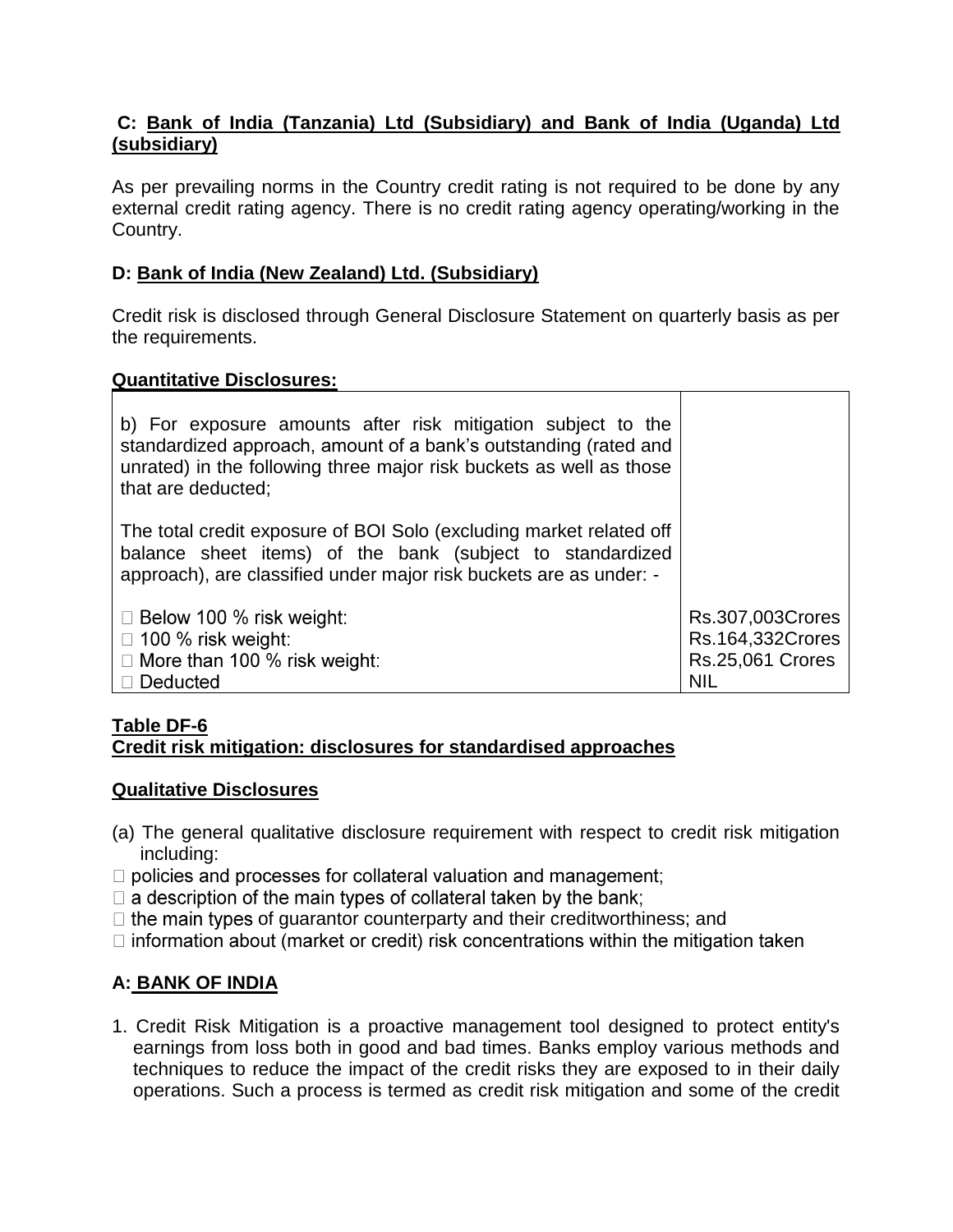risk mitigation techniques are permitted to be used by the supervisor for reducing the capital charge after adjustment for value, currency mismatch and maturity mismatch. The Credit Risk Mitigants (CRM) recognized under the New Capital Adequacy Framework (Basel II) are as follows:

- (1) Collateralized transactions
- (2) On-balance-sheet-netting
- (3) Guarantees

#### **2**. **Eligible financial collateral**:

All collaterals are not recognized as credit risk mitigants under the Standardized Approach. The following are the financial collaterals recognized.

- i. Cash and Deposits including deposits in foreign currency.
- ii. Gold: benchmarked to 99.99% purity.
- iii. Securities issued by Central and State Governments
- iv. Kisan Vikas Patra and National Savings Certificates
- v. Life insurance policies
- vi. Debt securities -Rated subject to conditions.
- vii. Debt securities not rated issued by banks subject to conditions
- viii. Units of mutual funds subject to conditions

There are certain additional standards for availing capital relief for collateralized transactions, which have direct bearing on the management of collaterals, and these aspects are taken into account during Collateral Management.

#### **3. On-balance-sheet-netting**

On-balance sheet netting is confined to loans/advances (treated as exposure) and deposits (treated as collateral), where Bank has legally enforceable netting arrangements, involving specific lien with proof of documentation and which are managed on a net basis.

#### **4. Guarantees**

Where guarantees are direct, explicit, irrevocable and unconditional, bank takes account of such credit protection in calculating capital requirements. The r**ange of eligible guarantors/ counter guarantors includes**:

- (i) Sovereigns, sovereign entities (including BIS, IMF, European Central Bank and European Community as well as certain specified MDBs, ECGC and CGTSME), banks and primary dealers with a lower risk weight than the counterparty;
- (ii) Other entities rated AA or better.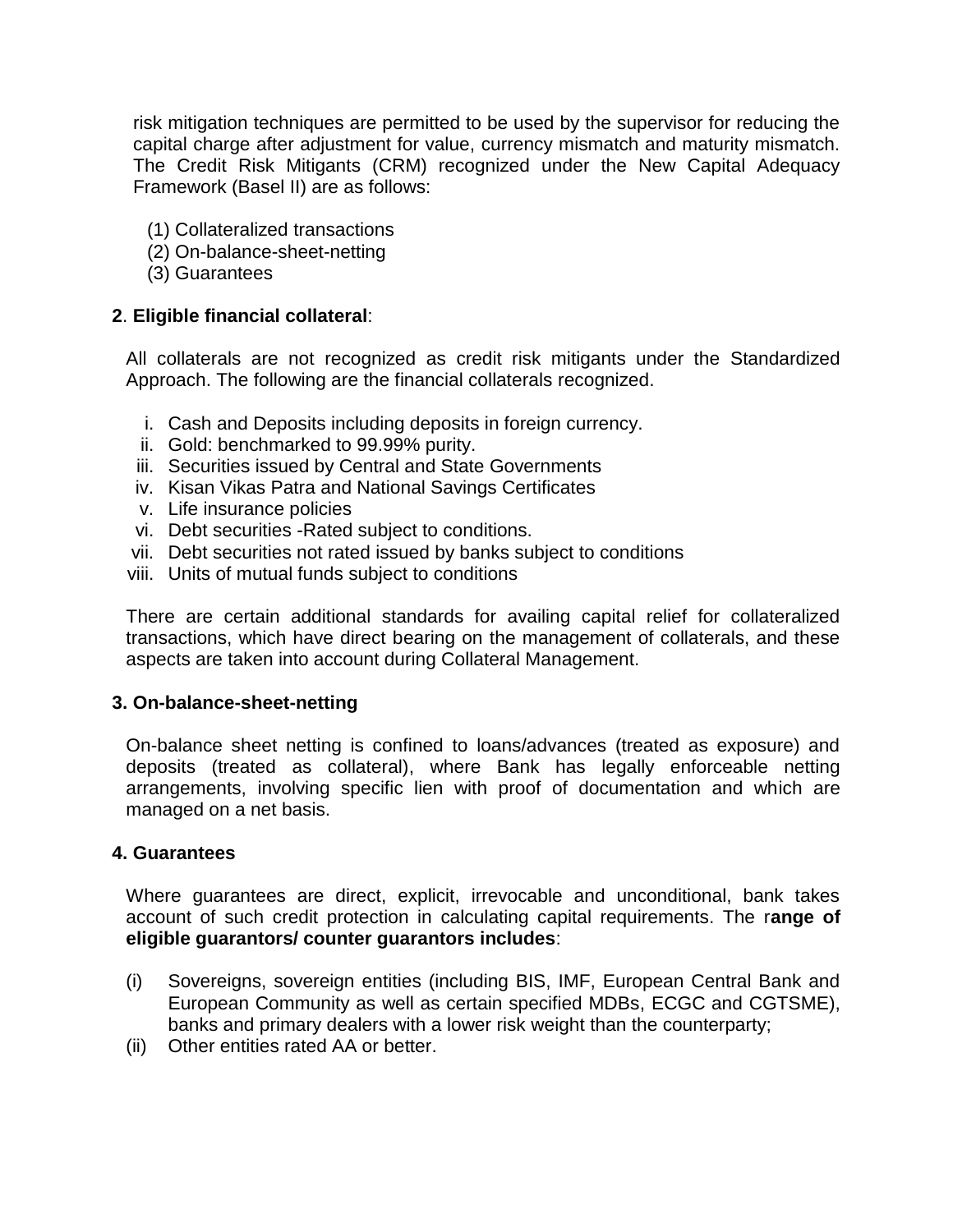5. The Bank has a well-defined Collateral Management policy, which provides the controlling framework to ensure collateral is used optimally. This is a key component in mitigating the credit risks inherent in lending. The Bank accepts both tangible and intangible securities. Tangible Securities are either in physical form or such other material form like cash margin, Deposits with Banks, Gold or such other precious metals, Shares NSC/KVP/Life Insurance Policies. The intangible securities are –Bank Guarantees / Letters of Credit, book debts, Letter of Comfort, Letter of Negative Lien, Unregistered Charge etc. The common ways for obtaining security for moneys lent are - Mortgage, Pledge, Hypothecation and lien The assets created out of the bank's credit exposure are as a general rule charged to the bank by way of first charge on pari-passu basis.

Guarantees are normally insisted upon whenever available/permissible

The main types of guarantors are: -

- i) Central/State Government and Central Government sponsored agencies like DICGC, CGTMSE, and ECGC.
- ii) Promoters/Major owners of corporates.
- iii) Individual Guarantees of relatives in case of individuals
- 6. The various aspects of collateral management are -

Minimum conditions for the acceptance of collateral: For collateral to be valid and enforceable the bank ensures that the assets accepted as collateral are marketable, legally enforceable and can be taken control of if necessary .It is also ensured that the market value of the asset is readily determinable or can be reasonably established and verified. For internal control purposes, the bank has a list of types of assets acceptable as collateral and the maximum loan to value ratio for each of these assets taken as primary security. The bank also takes into account statutory restriction while taking collaterals.

a) Validity of collateral;

#### i) Enforceability

Bank ensures that credit documentation supporting the collateral, is legally enforceable in all relevant jurisdictions and empowers the Bank to apply the collateral freely to discharge the borrower's obligations.

#### ii) Title and ownership

Bank always verifies the existence and ownership of the assets being received as collateral before acceptance and ensures that there is no prior claim by any other party on the said collateral. Bank secures its control of the collateral prior to the drawdown of credit facilities. Information on collaterals is provided to Top Management periodically to facilitate management of credit risk. Charges on collaterals are promptly registered with the relevant authorities wherever applicable.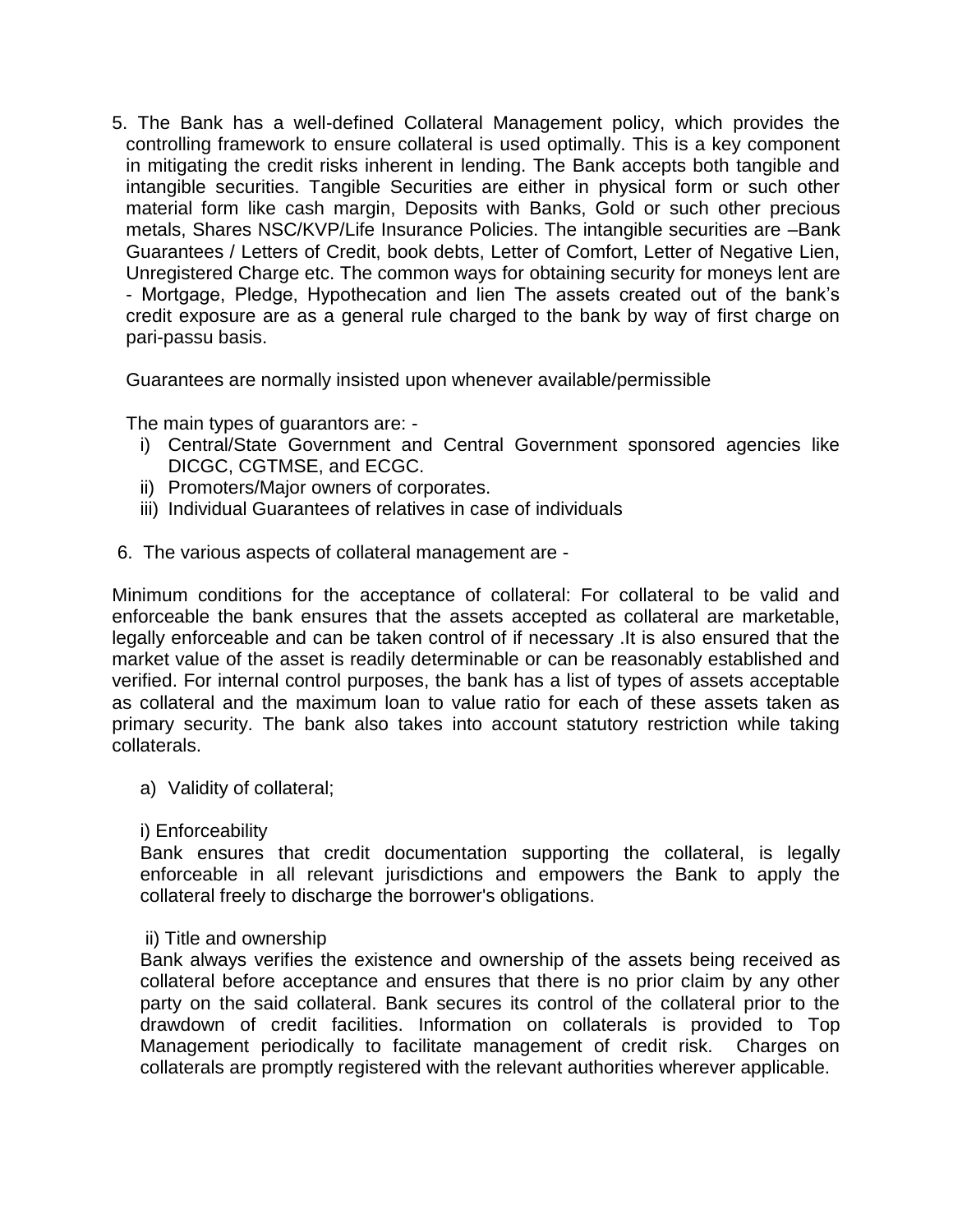#### b) Loan-to-value ratios

Bank has specified the maximum loan-to-value ratio (margin) for major types of asset to be accepted as primary security. Such ratios are commensurate with the relative risk of the assets and should be able to provide an adequate buffer against potential losses in realizing the collateral

#### c) Valuation

Bank has a Board approved policy in place for valuation of properties accepted for bank's exposures, where Basis of valuation, Qualification of Valuer and Frequency of revaluation are laid down for compliance across the bank.

d) Safe keeping of collateral and control to their access

Authority and responsibility has been delegated to relevant individuals and departments for approving the acceptance, monitoring or safe custody of collaterals

- e) Additional / Replacement of collateral; Procedures for requesting additional collateral are clearly documented
- f) Insurance;

All eligible collaterals except those specially exempted are covered by insurance for relevant risks and detailed guidelines for the same are in place

g) Sale of collateral;

The Bank has clear and robust procedure for the timely liquidation of collateral.

#### **B: PT Bank of India Indonesia Tbk (Subsidiary)**

PT Bank of India Indonesia Tbk has policy and processes for collateral valuation, based on Bank of Indonesia Regulation and national discretions for mortgage loan. Independent appraisal of the collateral is made if the sanction limit of the loan is above Rs. 2.79 Crores. Liquidation value is calculated based on type of collateral. Collateral value is reviewed every year. The main type of collateral taken is Land & Buildings. Generally personal or third party guarantee is not taken. Sectoral caps in lending are in place to take care of concentrations. The Bank has no major risk concentrations of collaterals or credit risk mitigants.

#### **C: Bank of India (Tanzania) Ltd and Bank of India (New Zealand) Ltd (Subsidiaries)**

The collaterals are obtained in the form of Bank's own Term Deposit receipts, Legal Mortgage over Immovable properties, Hypothecation charge over movable assets of the company, Pledge of shares etc.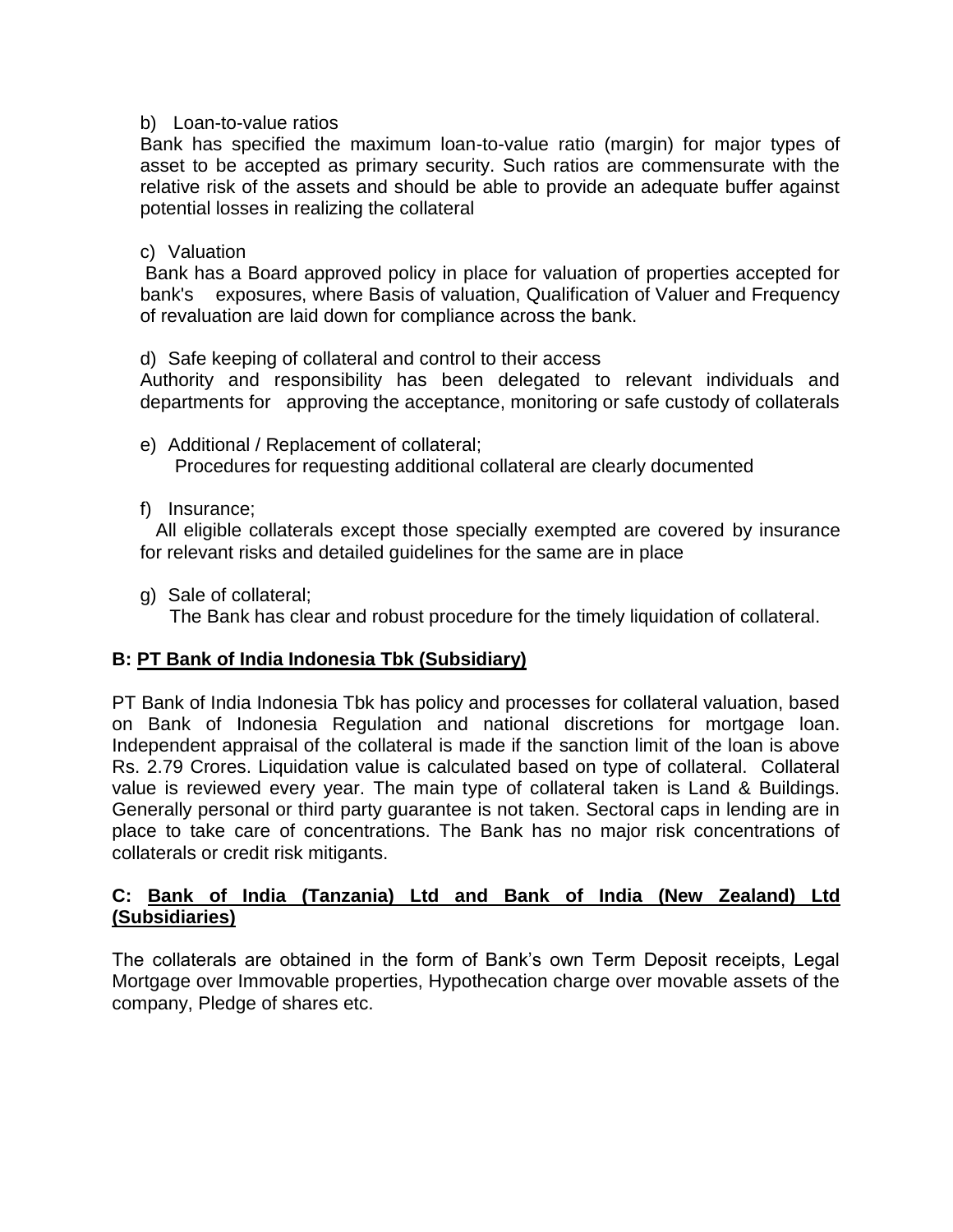As per regulatory requirements maximum exposure limits on single borrower/group are as detailed under

| <b>Collateral position</b>                                                                                                        | limit (as % of core capital) |
|-----------------------------------------------------------------------------------------------------------------------------------|------------------------------|
| Secured by collateral the value of<br>which is at least                                                                           |                              |
| a) 125% of the credit accommodation<br>secured by it (fully secured)                                                              | 25                           |
| b) Secured by collateral the value of<br>which is less than 125% Of the<br>credit accommodation secured by it<br>(partly secured) | 10                           |
| Unsecured                                                                                                                         | 5                            |

### **D: Bank of India (Uganda) Ltd.**

#### **Qualitative disclosures**

The collaterals are obtained in the form of Bank's own term deposit receipts, Legal mortgage over immovable properties, Hypothecation charge over movable assets of the company, pledge of shares etc.

As per regulatory requirements maximum exposure limits on single borrower/ group as per detailed under.

| <b>Collateral position</b>                        | Limit(as % of core<br>capital) |
|---------------------------------------------------|--------------------------------|
| 1) Secured by collateral the value of which is at |                                |
| least                                             | 25                             |
| a) 125% of the credit accommodation secured       |                                |
| by it(fully secured)                              | 25                             |
| Secured by collateral the value of which is<br>b) |                                |
| less than 125% of the credit accommodation        | 25                             |
| secured by it (partly secured)                    |                                |
| Unsecured                                         |                                |

#### **Quantitative Disclosures:**

| (b) For each separately disclosed credit risk portfolio the total<br>exposure (after, where applicable, on $-$ or off balance sheet                       |  |
|-----------------------------------------------------------------------------------------------------------------------------------------------------------|--|
| netting) that is covered by eligible financial collateral: after the   Rs. 21,319 Crores                                                                  |  |
| application of haircuts. BOI Solo.<br>(b) For each separately disclosed portfolio the total exposure (after,                                              |  |
| where applicable, on – or off balance sheet netting) that is $\vert$ Rs. 16,529 Crores<br>covered by guarantees/credit derivatives (whenever specifically |  |
| permitted by RBI). BOI Solo.                                                                                                                              |  |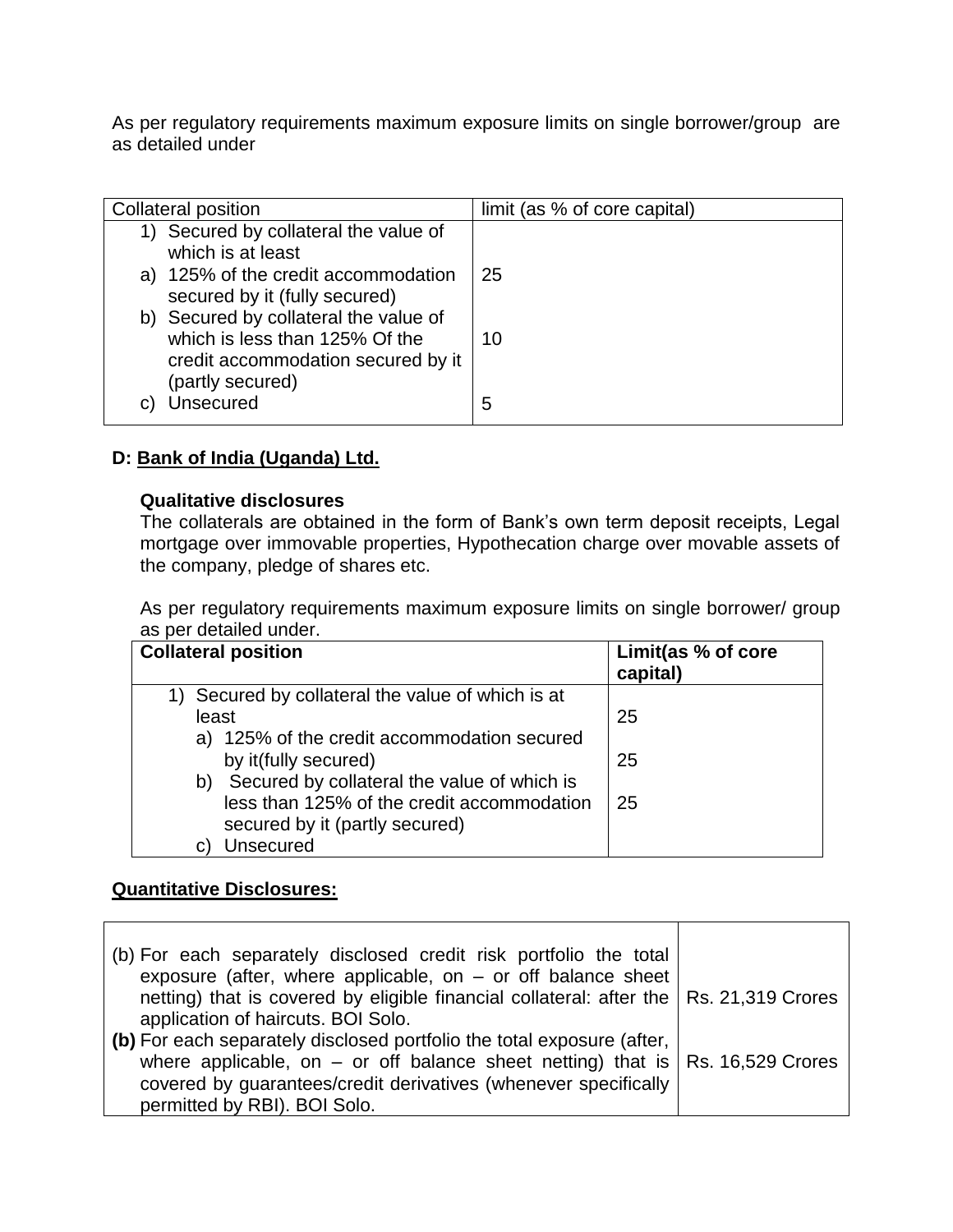### **Table DF-7**

### **Securitization: disclosure for standardized approach**

### **Qualitative Disclosures**

### **A: BANK OF INDIA**

The Bank has no Securitization Exposure as on 31.03.2013.

### **B: PT Bank of India Indonesia Tbk (Subsidiary)**

(a) The general qualitative disclosure requirement with respect to securitisation, including a discussion of:

(i) The bank's objectives in relation to securitisation activity, including the extent to which these activities transfer credit risk of the underlying securitised exposures away from the bank to other entities;

(ii) The roles played by the bank in the securitisation process31 and an indication of the extent of the bank's involvement in each of them; and

(iii) The regulatory capital approach that the bank follows for its securitisation activities.

(b) Summary of the bank's accounting policies for securitisation activities, including:

(i) Recognition of gain on sale; and

(ii) Key assumptions for valuing retained interests, including any significant changes since the last reporting period and the impact of such changes;

(c) Names of ECAIs used for securitisations and the types of securitisation exposure for which each agency is used.

(d) The total outstanding exposures securitised by the bank and subject to the securitisation framework by exposure type.

(e) For exposures securitised by the bank and subject to the securitisation framework:

(i) Amount of impaired/past due assets securitised; and

(ii) Losses recognised by the bank during the current period broken down by exposure type.

(f) Aggregate amount of securitisation exposures retained or purchased broken down by exposure type.

(g) Aggregate amount of securitisation exposures retained or purchased broken down into a meaningful number of risk weight bands. Exposures that have been deducted entirely from Tier 1 capital, credit -enhancing I/Os deducted from Total Capital, and other exposures deducted from total capital should be disclosed separately by type of underlying exposure type.

(h) Summary of securitisation activity presenting a comparative position for two years, as a part of the notes on Accounts to the balance sheet:

(i) Total number and book value of loan assets securitised – by type of underlying assets;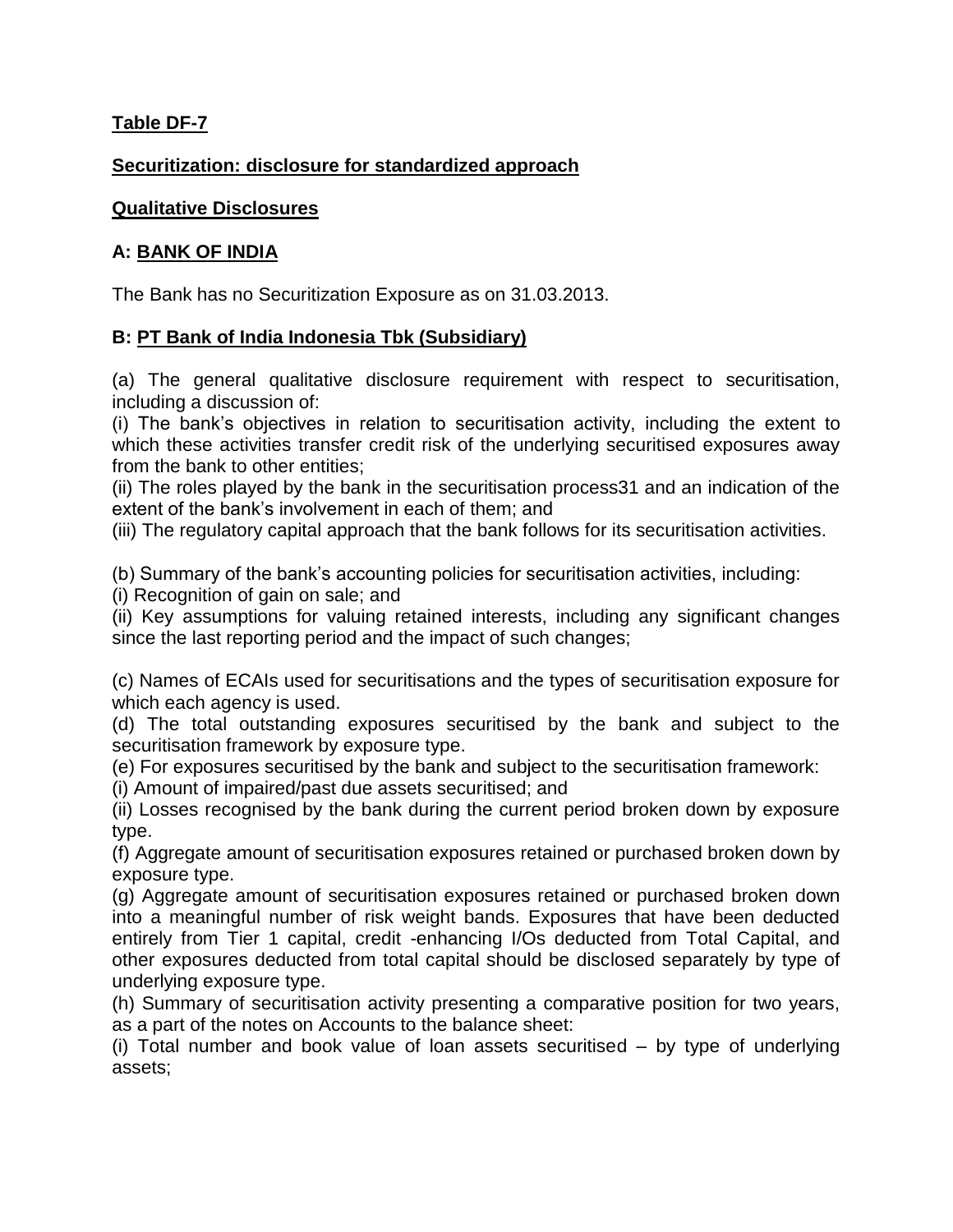(ii) Sale consideration received for the securitised assets and gain/loss on sale on account of securitisation; and

(iii) Form and quantum (outstanding value) of services provided by way of credit enhancement, liquidity support, post-securitisation asset servicing, etc.

### **C: Bank of India (Tanzania) Ltd , Bank of India (New Zealand) Ltd (Subsidiaries)& Bank of India (Uganda) Ltd.**

Not Applicable

### **Quantitative Disclosures**

### **A: BANK OF INDIA**

Not Applicable

### **B: PT Bank of India Indonesia Tbk (Subsidiary)**

Nil

### **C: Bank of India (Tanzania) Ltd & Bank of India (New Zealand) Ltd (Subsidiaries)**

Not Applicable

### **Table DF-8**

#### **Market risk in trading book**

#### **Qualitative disclosures**

(a) The general qualitative disclosure requirement for market risk including the portfolios covered by the standardized approach.

#### **A: BANK OF INDIA**

In Trading book the Bank holds "Held for Trading "(HFT) and "Available for Sale "(AFS) portfolios of investments. The rest of the assets – i.e. Investments under Held to Maturity portfolio and advances - are treated as Banking Book. Given below is brief description of the Market Risk Management objectives and policies.

#### (i) **Strategies and Processes:**

Under Market Risk Management, Liquidity Risk, Interest Rate Risk, Foreign Exchange Risk, and Equity Price risk are monitored. Bank is not currently trading in commodities.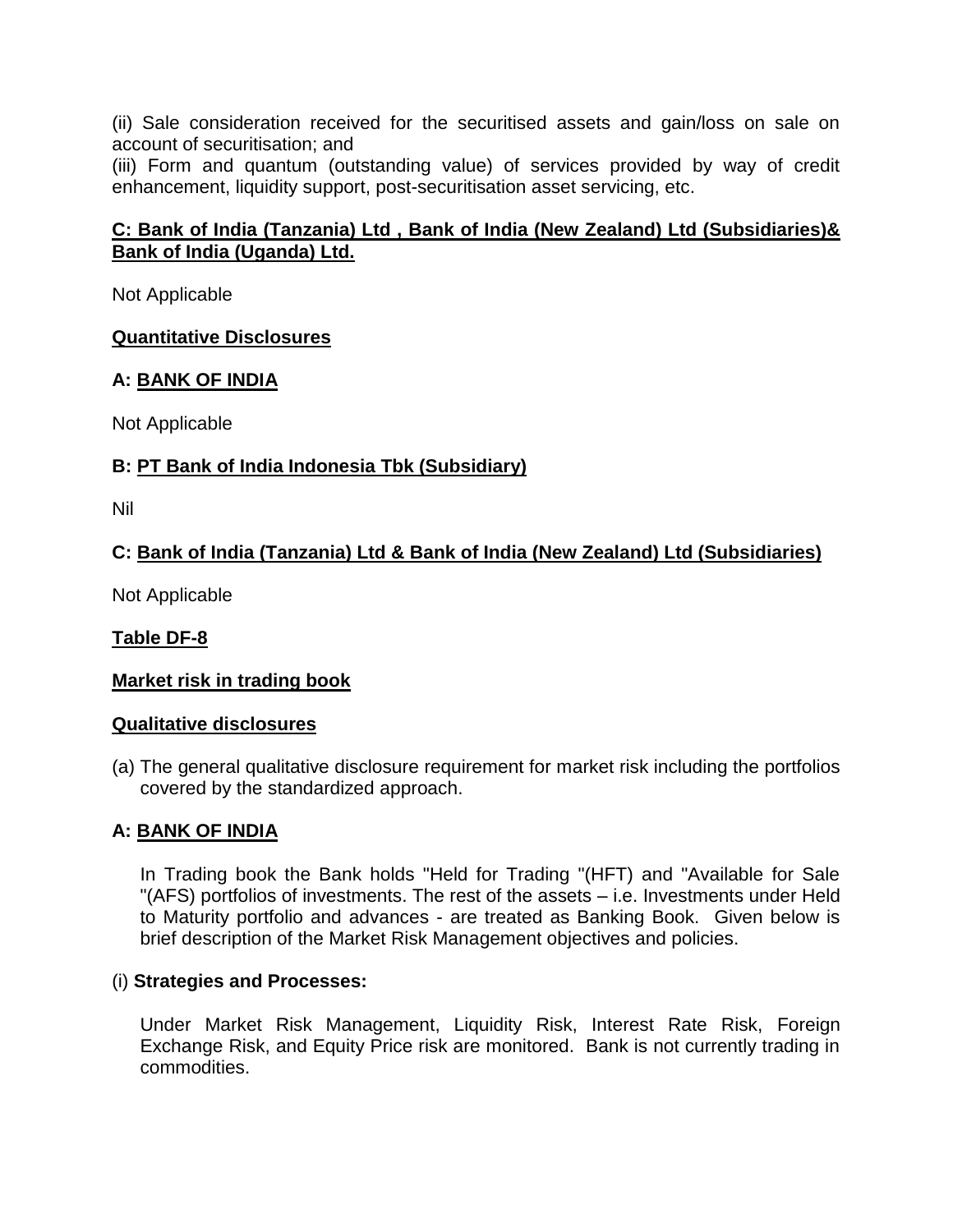#### Liquidity Risk

Gap analysis is followed for monitoring Liquidity risk on a fortnightly basis. Prudential limit - for percentage of cumulative gap to cumulative outflow - based on Reserve Bank of India guidelines for the short-term buckets up to 28 days is monitored. Besides, prudential limits are in place for market borrowing – Daily and average call borrowing – Inter Bank Liabilities, Purchased funds etc.

High value bulk deposits are monitored on a weekly basis. Short-term dynamic liquidity statement is prepared on a fortnightly basis to assess the liquidity position, which takes into account the business growth. A contingency funding plan is in place to meet the emergencies. The plan is tested on a quarterly basis. Stress Testing is also done on a quarterly basis to assess possible loss to Bank if there is any liquidity crisis and if funds are to be raised from the market to meet the contingencies.

#### Interest Rate Risk

Gap analysis is used to assess the impact on the Net Interest Income of the bank for the next 12 months and till the next financial year. The Bank also uses duration gap analysis. Prudential limits have been fixed for duration of liabilities.Bank's investments portfolio is monitored on basis of duration analysis.

VaR methodology is followed for dated securities under SLR and Non SLR (domestic) Prudential limits for VaR have been fixed and daily monitoring is being done and reported to Top Management. Foreign investments in dated securities are normally hedged and the interest rate risk is minimal. VaR limits are also fixed for Foreign Exchange position.

Stress Testing is done to assess the impact on Economic Value of Equity by infusing a shock of change in market rate by 200 basis points.

#### Foreign Exchange Risk

The Bank has fixed Aggregate Gap Limit in USD as well as in other currencies, Maximum Aggregate daylight and overnight exposure limits for foreign exchange exposure in various currencies. We have also fixed period-wise Individual Currencywise Gap Limits. Stop loss limits, take profit limit and single deal limits are in place for monitoring the forex operations of the dealers.

Derivative transactions are monitored by fixing prudential limit for net open position and a cap for PV01 on the outstanding derivatives.

#### Equity Price Risk

The bank's domestic investment policy has fixed stop loss limits for equity dealers. Daily Limits to Treasury, Maximum Investment Limit, Holding Period for Equity Portfolio (Trading). Daily reporting is done to Top Management on the transactions.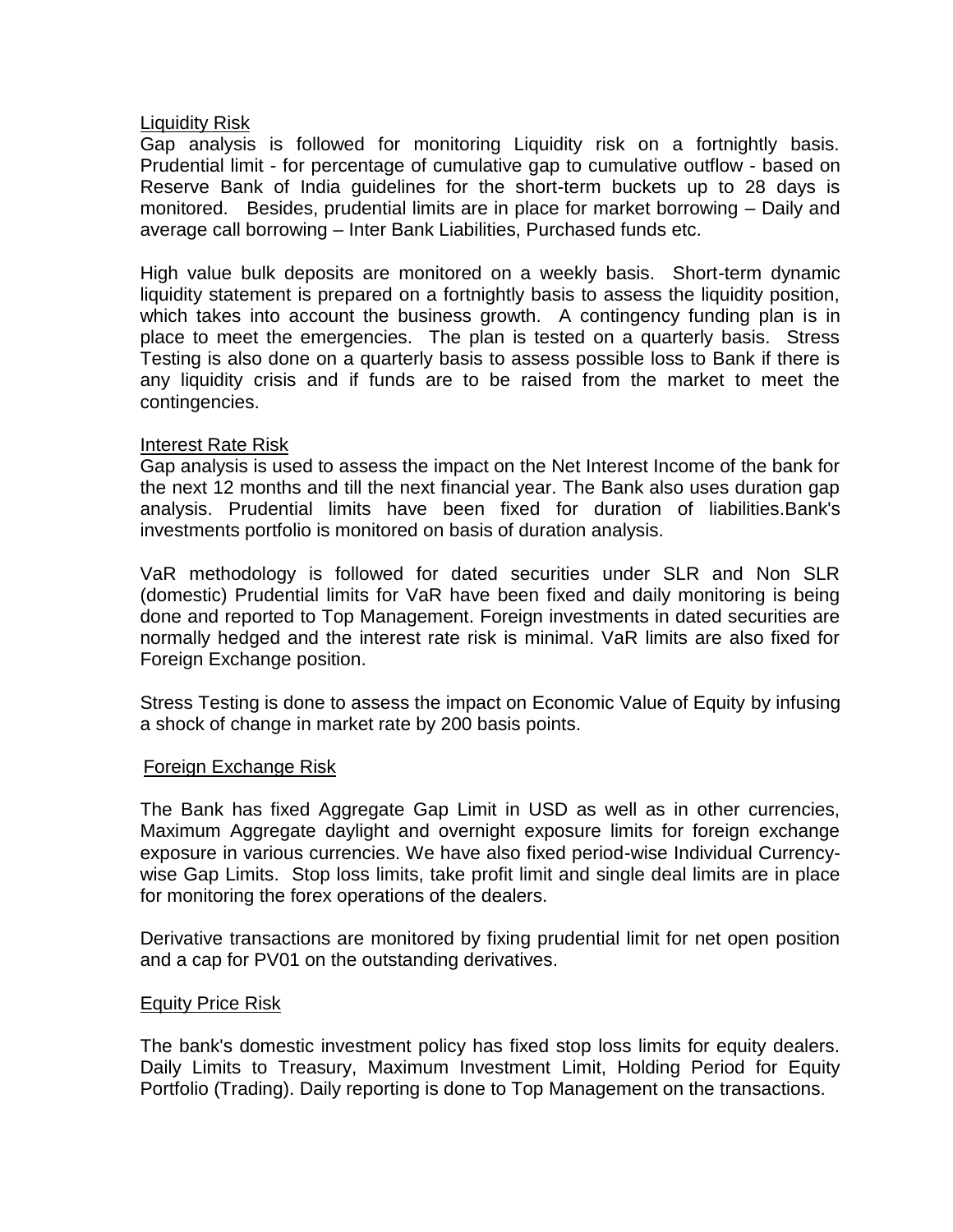#### (ii) **Structure and Organization of Market Risk Management function:**

Risk Management is a Board driven function supported by three levels-. Risk Management Committee of the Board for overseeing and issuing directions, wherever necessary / approving Risk Management Policies etc., Asset Liability Management Committee (ALCO) who consider policy issues and with ALM Cell providing support at the ground level. Asset Liability Management Committees are operational at foreign centers also.

#### (iii) **Scope and nature of risk reporting and / or measurement systems:**

In respect of domestic business the guidelines stipulated by RBI for managing Market Risk is followed such as – Preparation of Interest Rate Sensitivity statement on a monthly basis – Duration analysis of investments in the Trading book on a daily basis – VaR calculation of trading book investments on a daily basis excepting the equity portfolio – conducting stress test for liquidity risk / market risk on a quarterly basis. – Duration analysis of global balance sheet and impact on the Economic Value of Equity on a monthly basis. Interest Rate sensitivity is reviewed on a monthly by ALCO.

Various prudential measures have been put in respect of market borrowing and lending in conformity with RBI guidelines for monitoring liquidity risk. Structural Liquidity statement is prepared on daily basis and Short Term Dynamic Liquidity statement on a fortnightly basis and reported to Top Management / ALCO. Structural liquidity of international operations is being done on a quarterly basis at the corporate level.

The results of the Quarterly study on Stress Testing and Impact on Economic Value of Equity is reported to ALCO. Trading book position – Duration and VaR is reported daily to Top Management.

#### iv) **Policies for hedging and / or mitigating risk.**

Detailed policies are operational for Asset Liability Management and Market Risk Management, which deal in detail the various strategies and processes for monitoring Market Risk.

#### **B: PT Bank of India Indonesia Tbk (Subsidiary)**

In accordance with Regulation of Bank Indonesia regarding Minimum Capital Adequacy Requirement for Commercial Bank, Bank is not included in the mandatory category for measuring the market risk in the calculation of the value of capital adequacy ratio (CAR). This is due to Bank is a foreign exchange Bank with financial instrument position in the form of securities and/or derivative transaction in the form of a Trading Book with amount below IDR 20 billion (USD 2,058,142.53).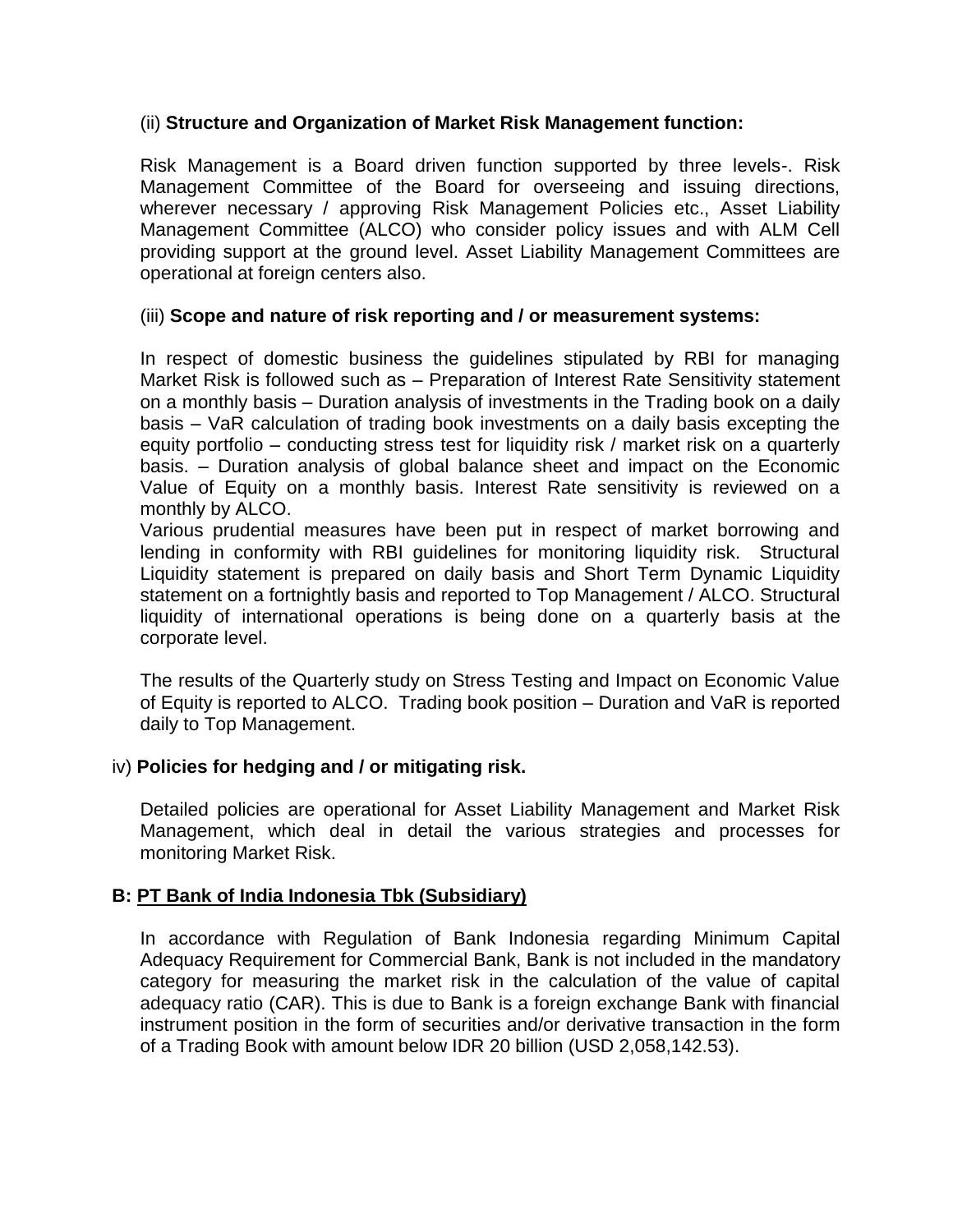### **C: Bank of India (Tanzania) Ltd (Subsidiary**)

- (a) The general qualitative disclosure requirement for market risk including the portfolios covered by the standardized approach.
- i. Market risk: Market risk arises from open positions in interest rate, currency and equity products. The board sets limits and reviews it at regular interval on the risk that may be accepted. Further the exposure is monitored on daily basis.
- ii. Liquidity risk: The bank is exposed to daily calls on its available cash resources from overnight deposits, current accounts, maturing deposits, loans drawn and guarantees, from margin and other calls on cash settlement. The board has set limit based on their experience of the minimum proportion of maturing funds available to meet such calls and on the minimum level of inter-bank and other borrowing facility that should be in place to cover withdrawals at unexpected levels of demand.
- iii. Interest rate risk: The bank is exposed to various risks associated with the effect of fluctuation in the prevailing levels of market interest rates on its financial position and cash flow. The bank has the discretion to change the rates on deposits, loans and advances in line with changes in market trend. These measures minimize the bank's exposure to interest rate risk.
- iv. Currency risk: The bank is exposed to the risk that the value of a financial instrument will fluctuate due to changes in foreign exchange rate. The bank is involved in foreign currency market only to the extent of buying and selling to the extent of required currency. The bank is not involved in foreign currency forward contracts and thus the risk is limited.

### **D: Bank of India (New Zealand) Ltd (Subsidiary)**

### Currency risk:

The bank is exposed to the risk that the value of a financial instrument will fluctuate due to changes in foreign exchange rate. The bank is involved in foreign currency market only to the extent of buying and selling to the extent of required currency. The bank is not involved in foreign currency forward contracts and thus the risk is limited.

### **E: Bank of India (Uganda) Ltd**

Interest rate risk: The Bank is exposed to various risks associated with the effect of fluctuation in the prevailing levels of market interest rates on its financial position and cash flow. The Bank has the discretion to change the rates on deposits, loans and advances in line with changes in market trend. These measures minimize the Bank's exposure to interest rate risk.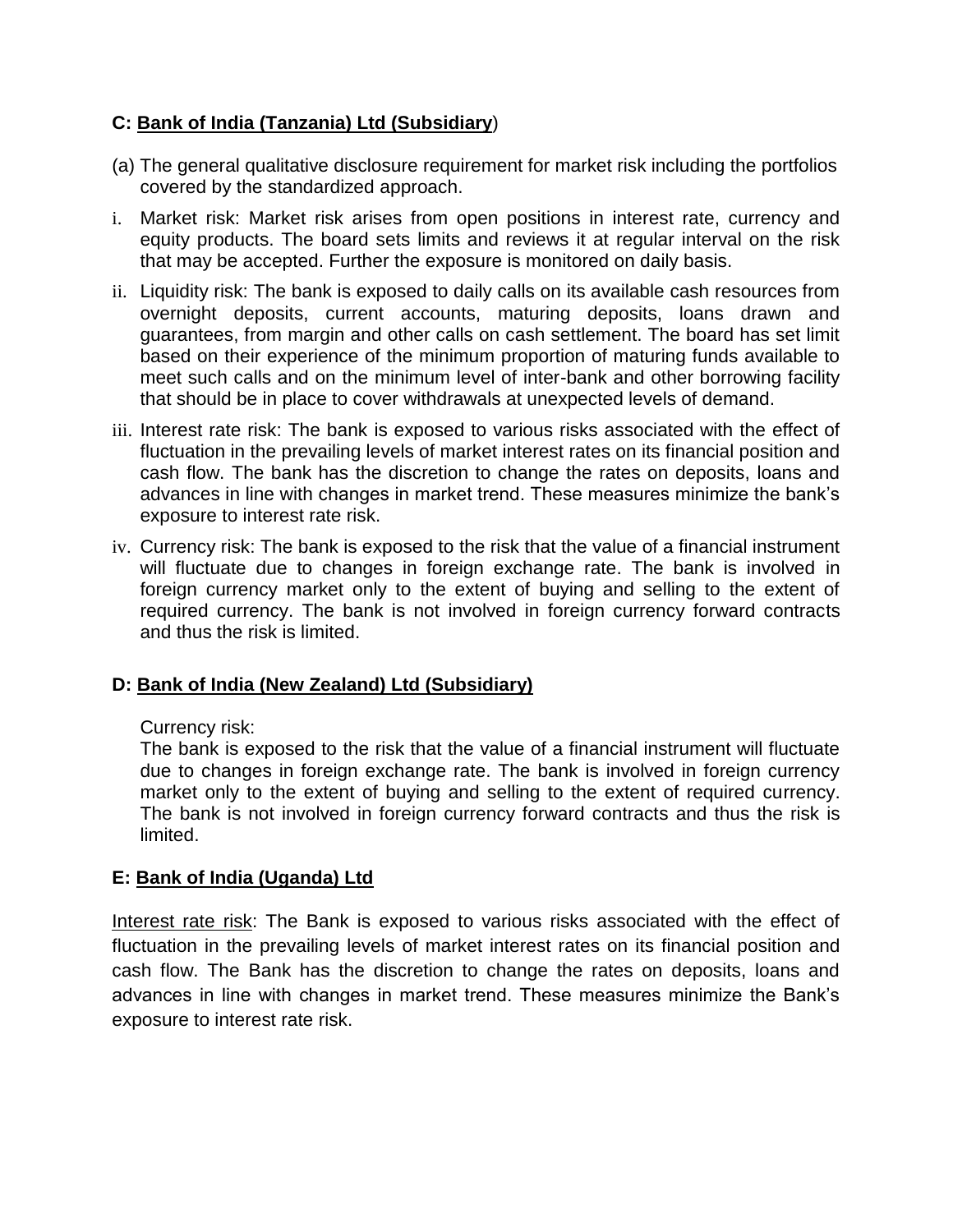### **Quantitative disclosures**

(b) The capital requirements for:

 $\Box$  interest rate risk:

 $\Box$  equity position risk: and

 $\Box$  foreign exchange risk:

Rs794.71Crores Rs.160.88 Crores Rs. 6.75Crores

### **Table DF-9**

#### **Operational risk**

#### **Qualitative disclosures**

In addition to the general qualitative disclosure requirement, the approach (es) for operational risk capital assessment for which the bank qualifies.

#### **A: BANK OF INDIA**

The Bank adopts best practices in Risk Management. The Bank assesses and identifies operational risks inherent in all the material products, processes and systems under different Business Lines on an ongoing basis. All new products, activities and systems are being first routed through the New Product Group and then through Committee on Operational Risk Management (CORM). All policies are approved by the Board only after clearance by the Risk Management Committee of the Board (R Com). The Chief Risk Officer implements the directives of R.Com and overseas day-to-day Operational Risk Management functions.

Risk Management function works in close coordination with the committee of Business Operational Risk Managers (BORM) and Operational Risk Management Specialists (ORMS). The committee of BORM and ORMS assists the Operational Risk Management Division in undertaking the Risk and Control Assessments, reporting Losses and Key Risk Indicators (KRIs) on a periodical basis.

Risk reporting in the form of Loss Data Analysis is done on half yearly basis to assess the high-risk prone product and business lines and mitigation measures are adopted. Branch levels KRIs are tracked through Zonal office and Bank Level KRIs are tracked through Inspection and Audit Department, H. O. on half yearly basis.

Operational Risk Capital Charge is calculated through Basic Indicator Approach. At present, the Bank is in the process of moving towards Advanced Measurement Approaches for computation of Operational Risk Capital Charge.

#### **B: PT Bank of India Indonesia Tbk (Subsidiary)**

Bank adopts best practices in operational risk management, like segregation of duties, trainings, clear laid down procedures etc.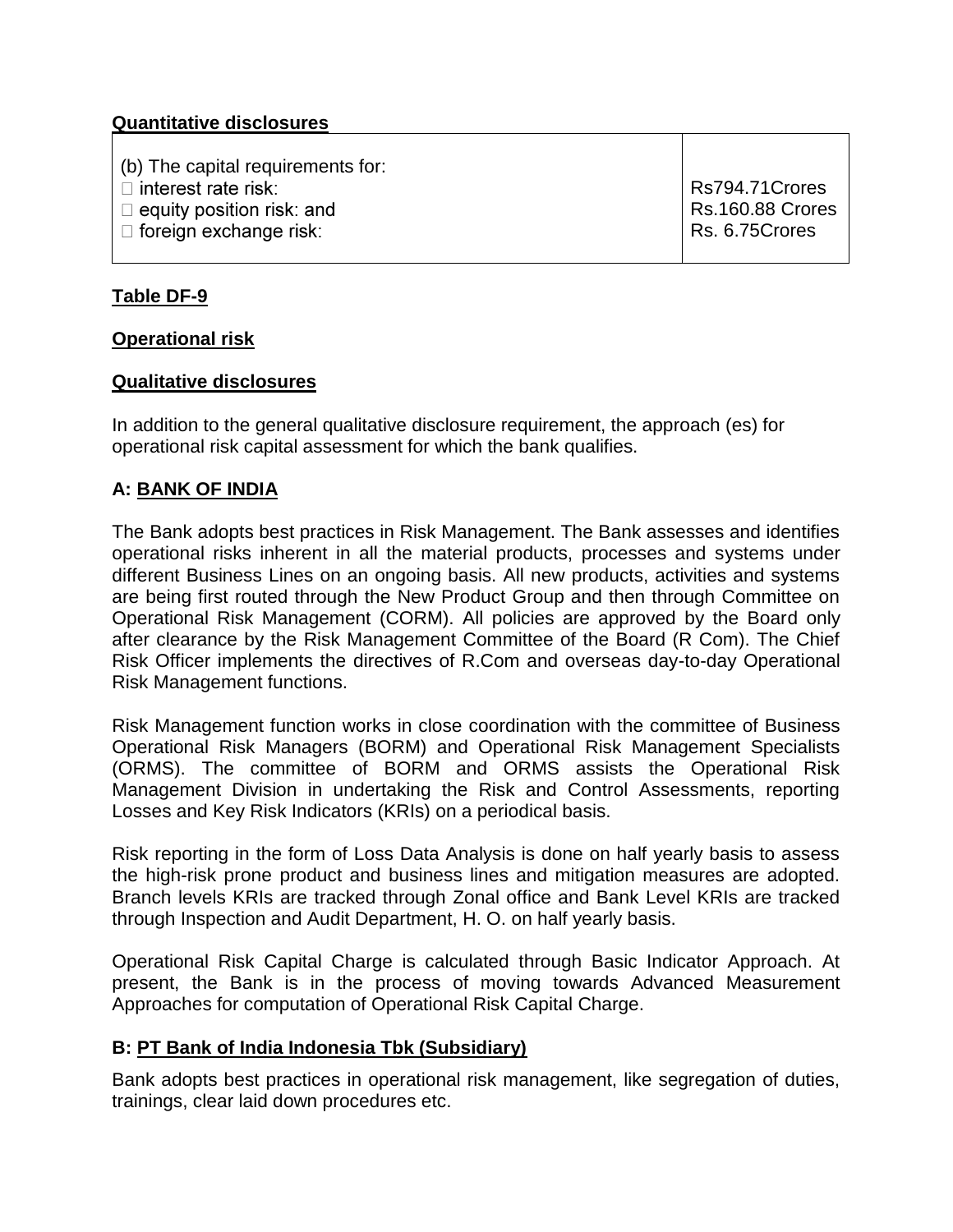In managing operational risk, each unit is responsible for the risks in its daily operations by referring to policies and procedures, control and routine supervision. Managing operational risks also include areas related to product development, system, human resources and "know your customer" principles to prevent unavoidable circumstances.

To minimize the operational risk, the bank has increased the control function in the transaction processings which conducted among others by implementing the procedures to ensure timely completion of the transaction, adjustment the accounting method to the applied standards, maintain records in orderly, secure access to the asset and data. Function of the Internal Audit Unit who conducts regular checks to the operational activities is also adding value to the improvement needed. Bank use Basic Indicator Approach in Risk Weighted Assets (ATMR) calculation for Operational Risk.

### **C: Bank of India (Tanzania) Ltd** , **Bank of India (New Zealand) Ltd (Subsidiaries) andBank Of India(Uganda)Ltd.**

Operational risk is the risk of direct or indirect loss arising from a variety of causes associated with the bank's processes, personnel, technology and infrastructure, and from external factors other than credit, market, liquidity risks such as those arising from legal and regulatory requirements and generally accepted standards of corporate behavior. Operational risk arises from all the bank's activities.

The bank's objective is to manage the operational risk so as to balance the avoidance of financial losses and damage to the bank's reputation with overall cost effectiveness and to avoid control procedures that restrict initiate and creativity.

The primary responsibility for the development and implementation of controls to address operational risk is assigned to the senior management at each branch level. The responsibility is supported by the development of overall standards for management of operational risks in the following areas:-

- $\triangleright$  Requirements for appropriate segregation of duties, including the independent authorization of transactions;
- $\triangleright$  Requirements for the reconciliation and monitoring of transactions;
- $\triangleright$  Compliance with regulatory and other legal requirements;
- **Documentation of controls and procedures;**
- $\triangleright$  Requirements for the periodic assessment of operational risks faced, and the adequacy of controls and procedures to address the risks identified;
- $\triangleright$  Requirements for the reporting of operational losses and proposed remedial action;
- $\triangleright$  Development of contingency plans;
- $\triangleright$  Training and professional development;
- $\triangleright$  Ethical and business standards:
- $\triangleright$  Risk mitigation, including insurance where this is effective
- $\blacktriangleright$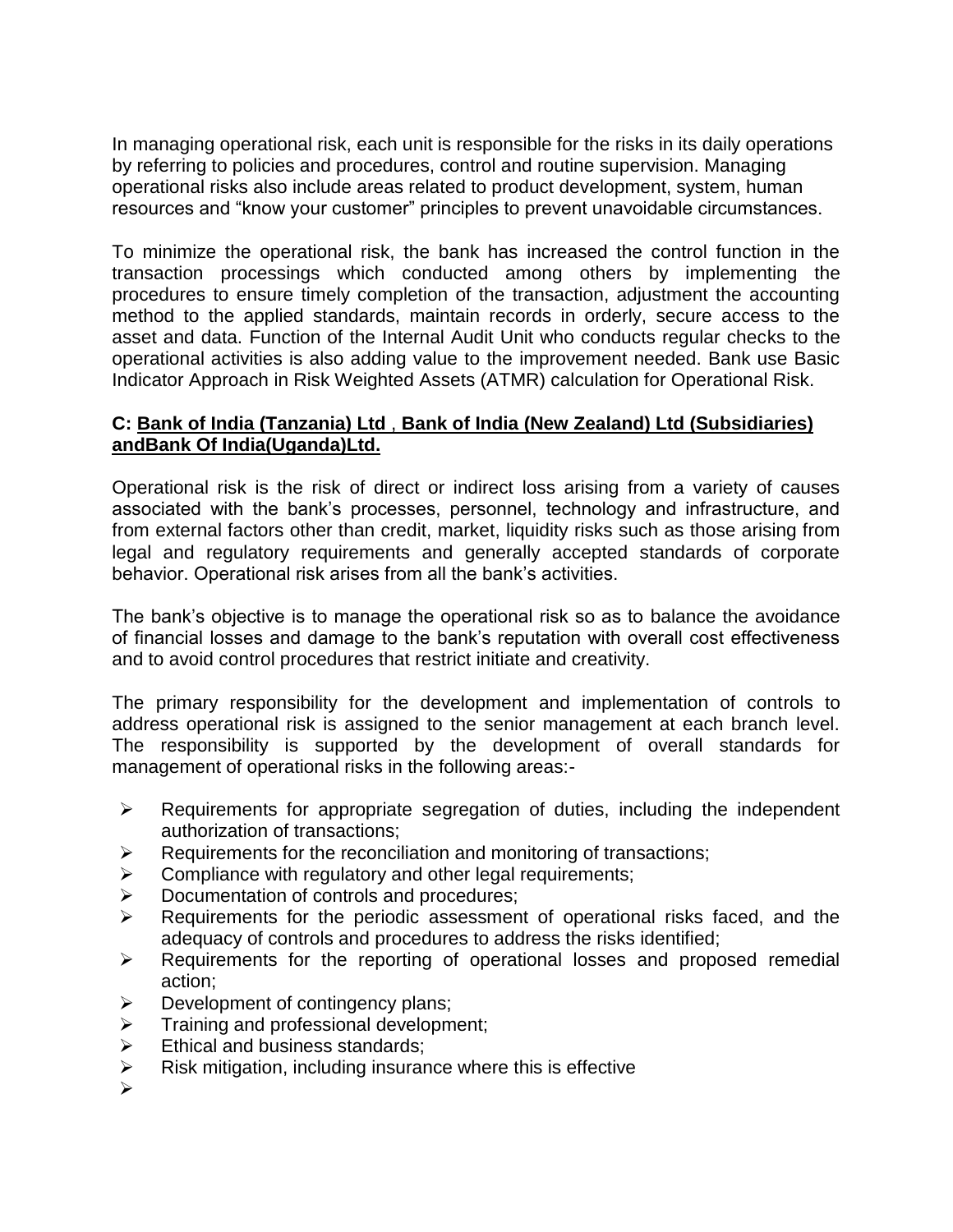#### **Quantitative Disclosure:** Not Required

### **Table DF-10**

#### **Interest rate risk in the banking book (IRRBB)**

#### **Qualitative Disclosures**

(a) The general qualitative disclosure requirement, including the nature of IRRBB and key assumptions, including assumptions regarding loan prepayments and behavior of non-maturity deposits, and frequency of IRRBB measurement.

### **A: BANK OF INDIA**

Interest Rate Risk in banking book is calculated generally on a quarterly basis. Banking book includes all advances and investments held in Held to Maturity (HTM) portfolio.

The strategies & processes /structure & organization / scope and nature of risk reporting / policies etc are the same as reported under Table DF –8.

The methodology and key assumptions made in the IRRBB measurement are as follows

Based on monthly information from data centre on the residual maturity of the advances and the deposits covering around 100% of bank's business, Interest Rate Sensitivity statement is prepared with various time buckets, having regard to the rate sensitivity as well as residual maturity of different assets and liabilities.

The duration for each asset and liability is arrived at taking the midpoint of each time bucket as the maturity date and the average yield as coupon and taking the market rate for discounting purpose. For investments, the actual duration is taken, as data is available with full particulars. In respect of investments, the AFS and HFT portfolios are excluded for this exercise as the focus is on IRR in the Banking Book.

Using the above, Modified duration of liabilities and assets for each bucket is calculated and the impact on their value for a change in interest rate by 1% is reckoned By adding up, the net position is arrived at to determine as to whether there will be a positive increase in the value or otherwise.

#### **Assumptions:**

The interest rate moves uniformly across all time buckets and for all assets.

In respect of demand deposits – savings and current – the same are distributed as per the RBI guidelines on stress testing.

Generally the bank follows RBI guidelines on stress testing while calculating the IRRBB including selection of coupon rate / discount rate / taking midpoint of each time bucket as the maturity date etc.